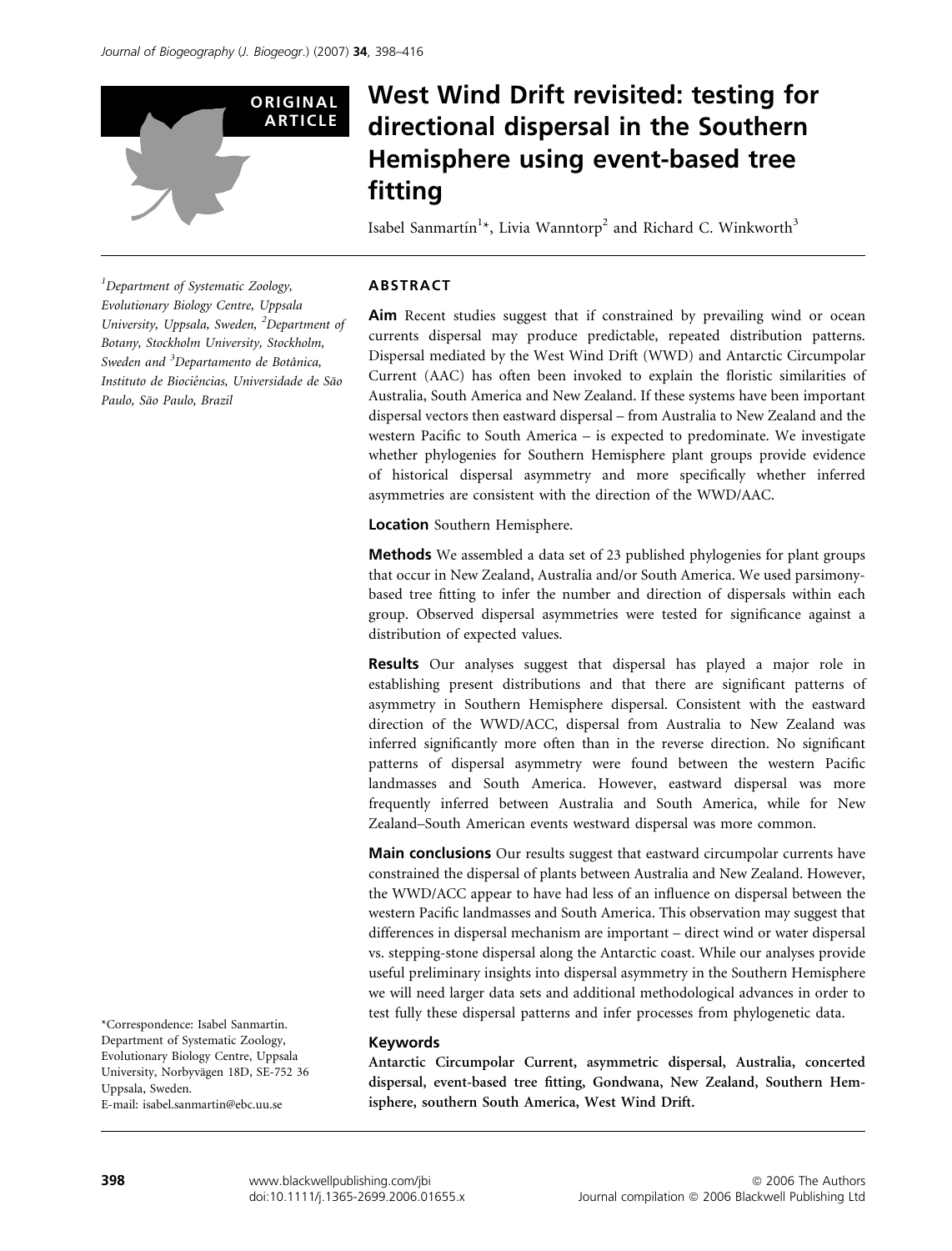Make Westing! He hugged the Horn, and a dozen times lay hove to with the iron Cape bearing east-by-north, or north-north-east, a score of miles away. And each time the eternal west wind smote him back and he made easting.

(Make Westing by Jack London)

## INTRODUCTION

Cladistic biogeography (Nelson & Platnick, 1981; Humphries & Parenti, 1999) and panbiogeography (Croizat et al., 1974; Heads, 1999; McCarthy, 2003) have traditionally viewed dispersals as rare, chance events that are incapable of producing shared distribution patterns. Instead, such congruent distribution patterns have been attributed to vicariance – large-scale geological events that influenced the distributions of multiple groups simultaneously. Vicariance hypotheses were also preferred because they were considered to be testable – congruent patterns of distribution were evidence of vicariance, whereas dispersal hypotheses were considered unfalsifiable since any distribution pattern could be explained by invoking a sufficient number of ad hoc dispersal events (Morrone & Crisci, 1995).

In recent years, however, there has been increasing acceptance of the critical role of dispersal in shaping the present distributions of organisms (Winkworth et al., 2002b; McDowall, 2004; Sanmartín & Ronquist, 2004; McGlone, 2005; de Queiroz, 2005). Molecular phylogenetic analyses for a growing number of plant and animal lineages suggest that many are too young to have been influenced by plate tectonics and that their current distribution patterns are better explained by dispersal (e.g. Baum et al., 1998; Renner et al., 2000; Waters et al., 2000; Buckley et al., 2002; Knapp et al., 2005). In addition, recent analyses of multiple phylogenies (e.g. Vences et al., 2001; Winkworth et al., 2002b; Sanmartín & Ronquist, 2004) suggest that dispersal may also be capable of generating concordant distribution patterns across taxa if it is constrained by prevailing wind and ocean currents to occur repeatedly in the same direction and between the same areas. Indeed, palaeobotanical evidence (Pole, 1994, 2001) suggests that this type of 'concerted' dispersal may have played an important role in shaping the flora of New Zealand. The acknowledgment that dispersal can be a pattern-generating process rather than simply an incidental phenomenon has initiated a 'counterrevolution' in historical biogeography (McGlone, 2005; de Queiroz, 2005; Riddle, 2005).

Similarities between the floras of Australia, New Zealand and southern South America have been recognized for more than 150 years (e.g. Hooker, 1853). Cladistic biogeography explained these links by vicariance – a once widespread Gondwanan flora that became subdivided as the supercontinent broke apart starting in the Late Mesozoic (e.g. Skottsberg, 1960; Nelson & Ladiges, 2001; Swenson et al., 2001). The most widely accepted palaeogeographical reconstructions suggest that New Zealand was the first landmass to break away about 80 million years ago (Ma), while Australia and South America remained connected across Antarctica until the opening of the South Tasman Sea (35–30 Ma) and the Drake Passage (30–

28 Ma) (Veevers et al., 1991; McLoughlin, 2001). This vicariance scenario predicts a phylogeny in which New Zealand lineages diverge first, and South American and Australian lineages are sister to one another. However, phylogenies for Southern Hemisphere plants often indicate closer relationships between species from Australia and New Zealand (e.g. Linder & Crisp, 1995; Winkworth et al., 2002b; Wanntorp & Wanntorp, 2003) or between those from New Zealand and South America (e.g. Swenson & Bremer, 1997; Renner et al., 2000; Winkworth et al., 2002b). Some authors have explained these links using alternative geological scenarios (e.g. Linder & Crisp, 1995; McCarthy, 2003), but in many cases molecular divergence time estimates suggest that the current species diversity has arisen too recently to be explained by geological vicariance. Instead, these age estimates suggest the importance of more recent long-distance dispersal (LDD) events for explaining the distributions of Southern Hemisphere plants. Such dispersal events have often been attributed to the strong westerly wind and ocean currents – referred to as the West Wind Drift (WWD) and the Antarctic Circumpolar Current (ACC), respectively – that were established around Antarctica after the opening of the Drake Passage between South America and Antarctica in the Oligocene (e.g. Lockhart et al., 2001; Wagstaff et al., 2002; Winkworth et al., 2002a). If these prevailing eastward currents were responsible for mediating Southern Hemisphere dispersal, then we would expect that dispersal from west to east would be most frequent. For example, dispersal across the Tasman Sea would be expected to occur most often from Australia to New Zealand. However, to date there have been few attempts to specifically test for such patterns.

There is circumstantial evidence for LDD among the major Southern Hemisphere landmasses, and in particular between Australia and New Zealand. Records from New Zealand document the arrival of both abiotic (e.g. smoke and dust) and biotic (e.g. birds, insects, pollen, seeds and spores) material from Australia; presumably these were wind-blown across the Tasman Sea (Close et al., 1978). These records not only indicate the potential for long-distance dispersal but also suggest that the prevailing wind and ocean currents may have an important role in mediating movement around the Southern Hemisphere. Phylogenetic studies of Southern Hemisphere plant groups also often favour eastward dispersal between Australia and New Zealand. For example, phylogenies for Gnaphalieae (Asteraceae; Breitwieser et al., 1999) and Nothofagus (Nothofagaceae; Swenson et al., 2001) both suggest dispersal from Australia to New Zealand. However, a survey of phylogenetic studies by Winkworth et al. (2002b) suggested that the circumpolar currents are not an absolute constraint on dispersal direction. More specifically, this study indicates that LDD in various directions is required to explain the origins of the New Zealand flora and its links to other southern Pacific landmasses. More recently Sanmartín & Ronquist (2004) explored dispersal asymmetry in the Southern Hemisphere using an explicit biogeographical analysis of 18 plant lineages. While this study is consistent with dispersal in various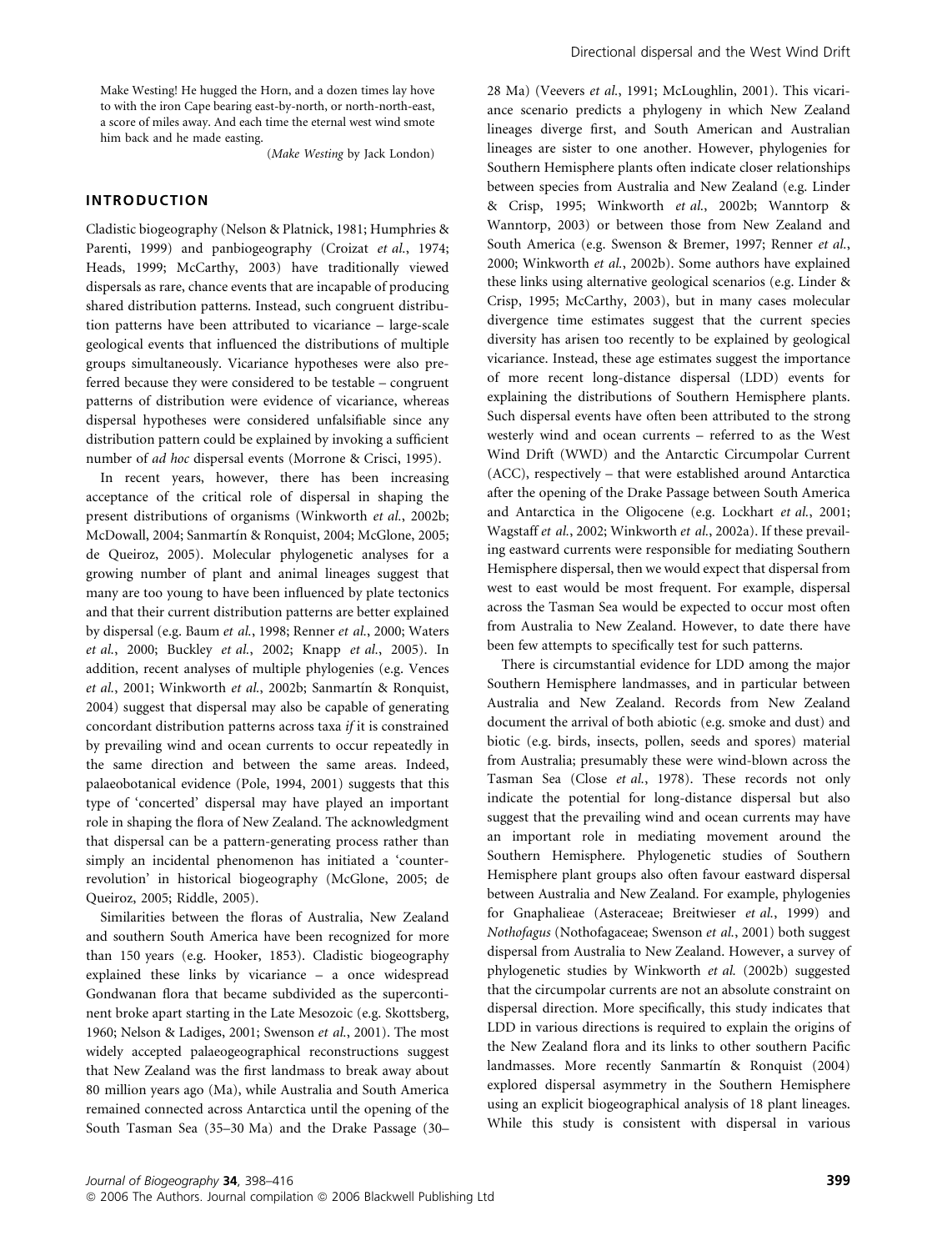directions, it suggests that dispersal between the Southern Hemisphere landmasses has been asymmetrical. They found that trans-Tasman dispersal between Australia and New Zealand was predominantly in an eastward direction, whereas trans-Pacific dispersal between New Zealand and South America has more often been westward, against the prevailing wind and ocean currents. The pattern of asymmetry was only statistically significant for New Zealand–South American dispersal events, and Sanmartín & Ronquist (2004) noted that larger data sets will be required to further test asymmetry in Southern Hemisphere dispersal patterns.

In the present study we combine the phylogenies used by Winkworth et al. (2002b) and Sanmartín & Ronquist (2004) in order to further explore patterns of long-distance plant dispersal in the Southern Hemisphere. In particular, we test whether these phylogenies provide support for eastward asymmetry in LDD. We analysed phylogenies for 23 plant lineages using a recently developed event-based biogeographical method. Unlike cladistic approaches, event-based methods do not consider only vicariance but explicitly incorporate all the processes that might explain the observed distribution pattern (Ronquist, 1998, 2003a; Sanmartín, 2006). Each process is assigned a cost and the analysis involves finding the reconstruction with the lowest overall cost (Ronquist, 2003a). This approach has recently been used to identify biogeographical patterns across multiple phylogenies (Sanmartín & Ronquist, 2004).

## MATERIAL AND METHODS

#### Parsimony-based tree fitting

Parsimony-based tree fitting is an event-based approach for inferring historical biogeography (Ronquist, 2003a; Sanmartín & Ronquist, 2004). The method attempts to fit an organismal phylogeny with terminal taxa replaced by geographical ranges (the taxon area cladogram or TAC) and an area cladogram describing the historical relationships between the geographical areas (the general area cladogram or GAC). This fitting procedure produces a reconstruction that specifies a set of ancestral distributions and biogeographical events that, given the GAC, provide an explanation of the observed distribution of the lineage. In parsimony-based tree fitting we consider four types of event – vicariance (v), duplication (speciation within the area, d), extinction (e) and dispersal (i). Each event is associated with a cost and the overall cost of a reconstruction is simply the sum of costs for the inferred events. For example, consider the TAC in Fig. 1(a), with five species (1–5) occurring



Figure 1 Parsimony-based tree fitting. (a) An organismal phylogeny and associated geographical distributions (TAC). (b) An area cladogram describing relationships between the areas (GAC). (c) One potential solution to fitting the TAC to the GAC. The cost of this reconstruction is  $1d + 3v + 1e = 1.04$ . (d) An alternative solution to fitting the TAC to the GAC. This reconstruction would be less parsimonious than that in (c) since it costs  $3v + 1i = 2.03$  (see text for discussion of cost assignment).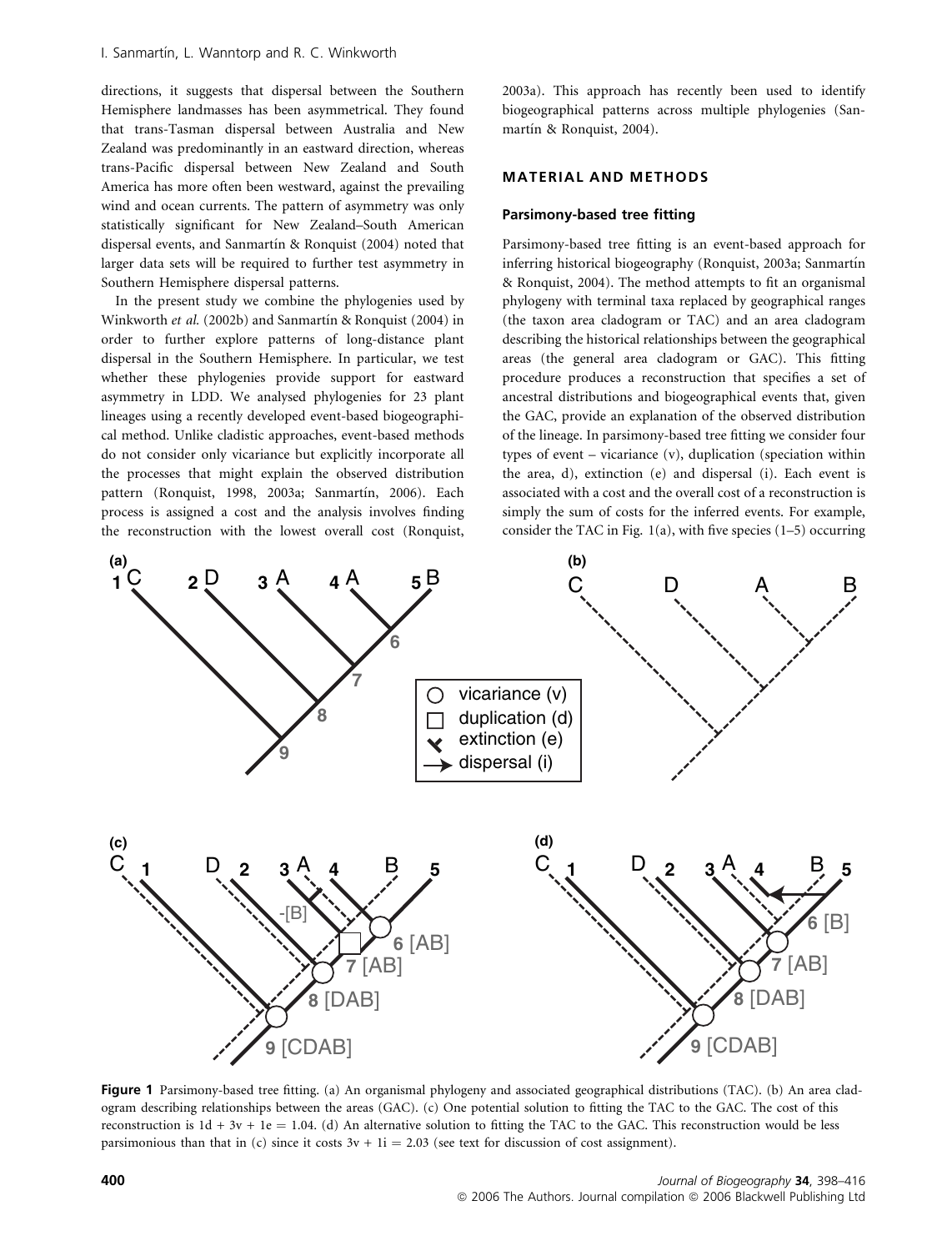in four areas (A–D), and the area cladogram GAC1 (Fig. 1b). In this case three vicariance events, a duplication and an extinction are required to explain the observed distribution pattern (Fig. 1c; total cost =  $1d + 3v + 1e$ ). However, there may be multiple ways to reconcile the TAC and GAC or several potential GACs that we wish to evaluate. For example, a potential alternative reconstruction is shown in Fig. 1(d). Here, the TAC is fitted to the GAC by a combination of vicariance and dispersal events (total cost  $= 3v + 1i$ ). In parsimonybased tree fitting we are interested in identifying the most parsimonious reconstruction (i.e. that with minimum cost). Which of these reconstructions is the optimal solution depends on the specific value of the cost of individual events.

Event costs cannot be estimated directly from phylogeneticbased data using parsimony. Instead, Ronquist (2003a) proposed an optimality criterion for setting the event costs in parsimony-based tree fitting. This criterion assumes that we want to maximize the chance of finding 'phylogenetically constrained' distribution patterns (Ronquist & Nylin, 1990; Ronquist, 2003a). That is, distributions which are determined by ancestor–descendant relationships within the phylogeny. Dispersal, duplication and vicariance may all lead to species formation. However, only duplication and vicariance have outcomes that are predictable in a phylogenetic context (Ronquist, 2003a). For example, in Fig. 1(c), species 1 and ancestor 8 arose following a vicariance event. The distributions of these two species (i.e. species 1 in area C; ancestor 8 in areas A, B and D) are non-overlapping subsets of the inferred ancestral distribution (i.e. ancestor 9 in areas A, B, C and D). Species 3 and 6, which arose as the result of duplication, both initially 'inherited' the entire range of the ancestor (i.e. ancestor 7 in areas A and B) although taxon 3 is later lost from area B. In both cases, the geographical range of the ancestor limits the possible distributions of the daughter lineages (Ronquist & Nylin, 1990; Ronquist, 2003a; Sanmartín, 2006). Since vicariance and duplication lead to predictable 'ancestor–descendant' associations in geographical range, these events are referred to as being 'phylogenetically' or 'historically' constrained. On the other hand extinction and dispersal are considered to be 'historically unconstrained' since predictable ancestor–descendant associations do not result from these events (Ronquist & Nylin, 1990). Dispersal leads to the colonization of an area that was not part of the ancestral range, while extinction reduces the ancestral range since the lineage disappears from one of the original areas. For example, in Fig. 1(d), species 4 arose following dispersal to area A. As a result, the geographical range of the descendants is expanded relative to that of the common ancestor – ancestor 6 occurred only in area B but its descendants occur in areas A (species 4) and B (species 5). In Fig. 1(c), although species 3 and ancestor 6 arose by duplication and originally shared the same distribution as their common ancestor, extinction of species 3 in area B reduces the ancestral range and breaks the ancestor–descendant association.

We can test for constrained distribution patterns by randomly permuting the terminals in the TAC or the areas in the GAC, or both, and comparing the costs of reconstructions on these 'randomized' data with the cost of our 'observed' reconstruction. The optimal cost assignments are those that minimize the chance of the randomized data having a total cost that is equal to or lower than that of the observed cost. Examination of real and simulated data sets has shown that in order to find historically constrained distribution patterns, vicariance and duplication must have a lower cost than dispersal and extinction (Ronquist, 2003a). Moreover, Sanmartín & Ronquist (2002) showed that dispersal must cost at least twice as much as extinction in order to minimize the effect of missing areas when analysing multiple TACs. Therefore in the program TREEFITTER, which implements parsimony-based tree fitting, the default cost values are  $v = 0.01$ ,  $d = 0.01$ ,  $e = 1$  and  $i = 2$  (Ronquist, 2003b). Using these event costs, the reconstruction in Fig. 1(c) is the most parsimonious (total  $\cos t = 0.01 + 0.03 + 1 = 1.04$ ), since the alternative reconstruction (Fig. 1d) costs almost twice as much (total cost =  $0.03 + 2 = 2.03$ ).

Widespread taxa (i.e. terminal taxa that are distributed in more than one area) pose a well-known problem in biogeographical analysis. Parsimony-based tree fitting provides three different options for dealing with this situation (Sanmartín  $\&$ Ronquist, 2002). These differ with respect to the assumptions they make about the origin of the widespread taxon – the recent option assumes that the widespread distribution is the result of recent dispersal, the ancient option assumes that it is ancestral and explains it by vicariance and extinction and the free option permits any combination of events to explain the widespread distribution. In an empirical study, Sanmartín et al. (2001) showed that the recent option has advantages over the free and ancient options when searching for constrained patterns. Assume that we test for constrained distribution patterns by comparing the cost of the observed TAC with that of randomized TACs obtained by shuffling the terminal distributions. The recent option allows only dispersal to explain the widespread terminals so vicariance events that might otherwise have been inferred to explain the widespread terminals are forced to internal nodes in the observed TAC. Since this is unlikely to occur in the randomized TACs, we can use this difference to distinguish phylogenetically constrained patterns from random patterns in this kind of test. In contrast, the ancient and free options will ignore this potential support because vicariance can be inferred to explain the widespread distribution. Consider the TAC in Fig. 2(a) where species 5 occurs in two areas, A and B. If we assume that the widespread species resulted from a recent dispersal, then either A or B is the ancestral area; the overall cost in each case depends on the relationships among the remaining taxa and the GAC. In this example, the minimum cost GAC would be  $(B, (C, (D,A)))$ because it requires only duplication and vicariance events (Fig. 2b; total cost =  $2d + 2v = 0.04$ ; notice that the terminal dispersal event is not included in the cost of the reconstruction as it is present for all GACs). In contrast, under the ancient option the optimal GAC is  $(C, (D, (A, B)))$ . Here, dispersal is not allowed to explain the widespread terminal and instead a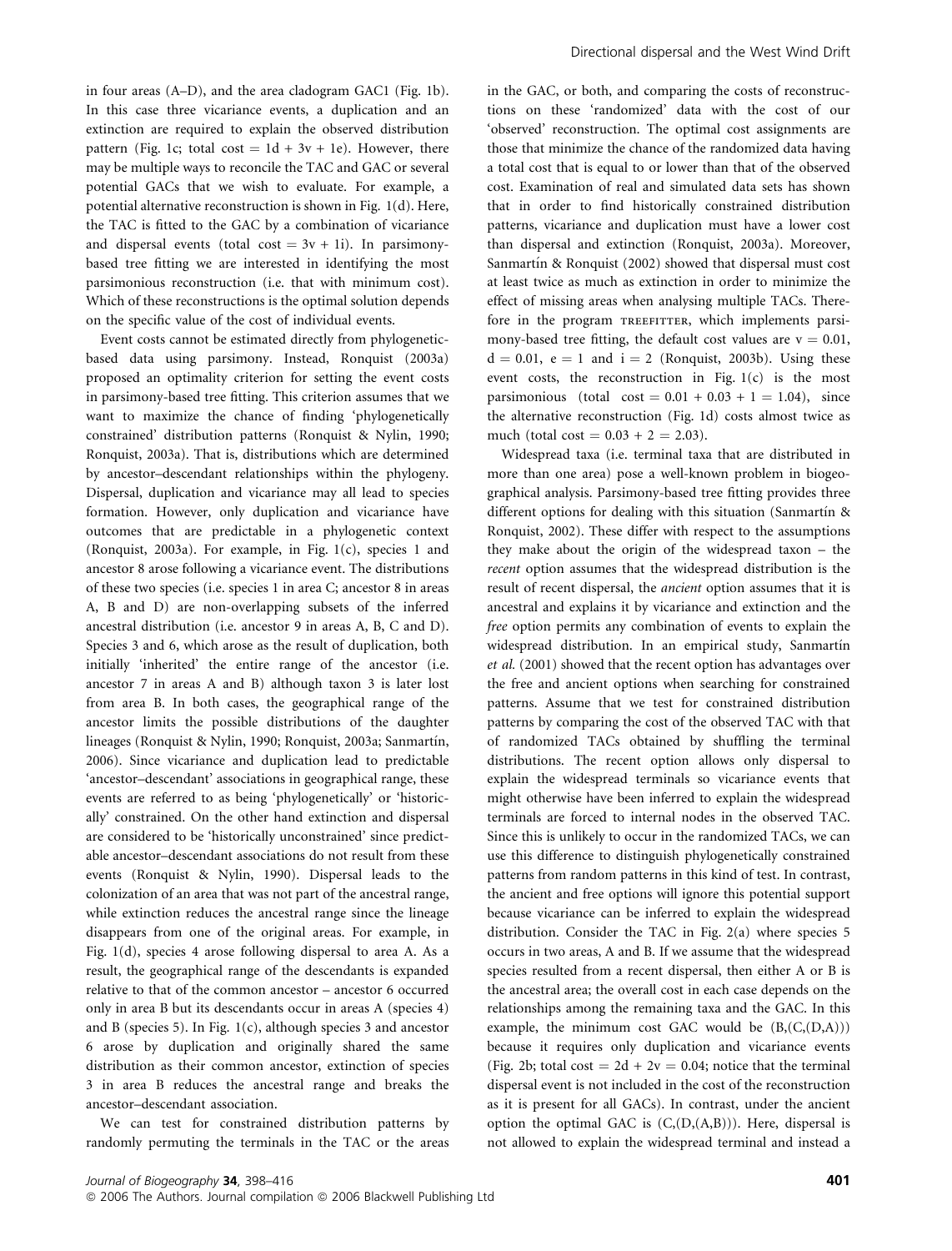

Figure 2 Widespread taxa in parsimony-based tree fitting. (a) A TAC with one widespread terminal (i.e. 5) that occurs in areas A and B. (b) The widespread terminal treated using the recent option and explained by recent dispersal (denoted by a double arrowhead). The minimum-cost GAC is  $(B, (C, (D,A)))$  and the reconstruction has total cost =  $2d + 2v = 0.04$ . (c) The widespread terminal treated using the ancient option and explained by vicariance (denoted by small grey circle). The minimum-cost GAC is  $(C, (D, (B, A)))$  and the reconstruction has total cost =  $2d + 2v + 2e = 2.04$ . Notice that the cost of dispersal (recent option) and vicariance (ancient option) events within the widespread terminal are not included in the overall reconstruction cost since they would occur across all GACs. Event symbols, other than for events within the widespread terminal, as in Fig. 1.

terminal vicariance event coupled with extinction in the other terminals is inferred (Fig. 2c; total cost =  $2d + 2v +$  $2e = 2.04$ .

#### Testing dispersal asymmetry

Cook & Crisp (2005a) have questioned the appropriateness of current tree-based methods for biogeographical inference because they ignore the potential influence of dispersal asymmetry. The impacts of unrecognized process asymmetry are well known in the context of ancestral character state reconstruction – assuming symmetry when an asymmetrical process exists results in incorrect inference of ancestral states, the number of transitions and their polarity (Cunningham, 1999; Ree & Donoghue, 1999). In their paper Cook & Crisp (2005a) consider an analogous situation in biogeography (Fig. 3). Here, a species from area Z is nested within a paraphyletic set of lineages that occupy area Y. Standard parsimony optimization, which assumes a symmetrical dispersal process, would reconstruct successive speciation events in area Y followed by a dispersal to Z (Fig. 3a). However, if dispersal is highly asymmetrical with movements from Z to Y three times more likely, then an alternative explanation is that Z is the ancestral area and each of the species in Y are the result of an independent dispersal event (Fig. 3b). In this case, if the dispersal asymmetry goes unrecognized the ancestral area is incorrectly inferred (i.e. Y is reconstructed as ancestral rather than Z), the number of dispersals is underestimated (i.e. one dispersal is inferred instead of three) and the dispersal direction is incorrectly inferred (i.e. dispersal from Y to Z is assumed rather than the reverse). Cook & Crisp (2005a) referred to this situation as a 'nested ancestral area' (NAA).

For any given area or lineage there will often be a large number of possible explanations for the origins of the current biota or distribution pattern. Among these there will be *extreme* scenarios that are difficult, if not impossible, to reconstruct accurately. The NAA situation is an example of an extreme scenario since the tree topology and extant species ranges provide no information about the distributions of the ancestral species – species 4 'inherited' the ancestral distribution but the remaining species (i.e. 1–3) all arose by dispersal so the ancestor–descendant geographical association is broken. In this case, no currently available method would provide an accurate reconstruction without additional information (e.g. an estimate of dispersal asymmetry). As described above, standard parsimony will fail to reconstruct the NAA scenario because a single dispersal to area Z is more parsimonious than multiple dispersals from Z to Y under the assumption of symmetrical dispersal. Event-based methods (e.g. parsimony-based tree fitting) also assume symmetrical dispersal and will favour the standard explanation (total  $\text{cost} = 2d + 1i = 2.02$ ) over the NAA (total cost = 3i = 6). However, while extinction is ignored by the NAA scenario (Cook & Crisp, 2005a), it is incorporated by event-based methods. Thus, in cases of high dispersal asymmetry, event-based methods will favour scenarios that involve widespread ancestors and extinction rather than repeated dispersal (Figs 3c, d). Maximum likelihood methods under both symmetrical and asymmetrical transition (dispersal) model will also fail to reconstruct the NAA scenario (e.g. Cook & Crisp, 2005a). Moreover, Ree et al. (2005) have shown that for their likelihood method widespread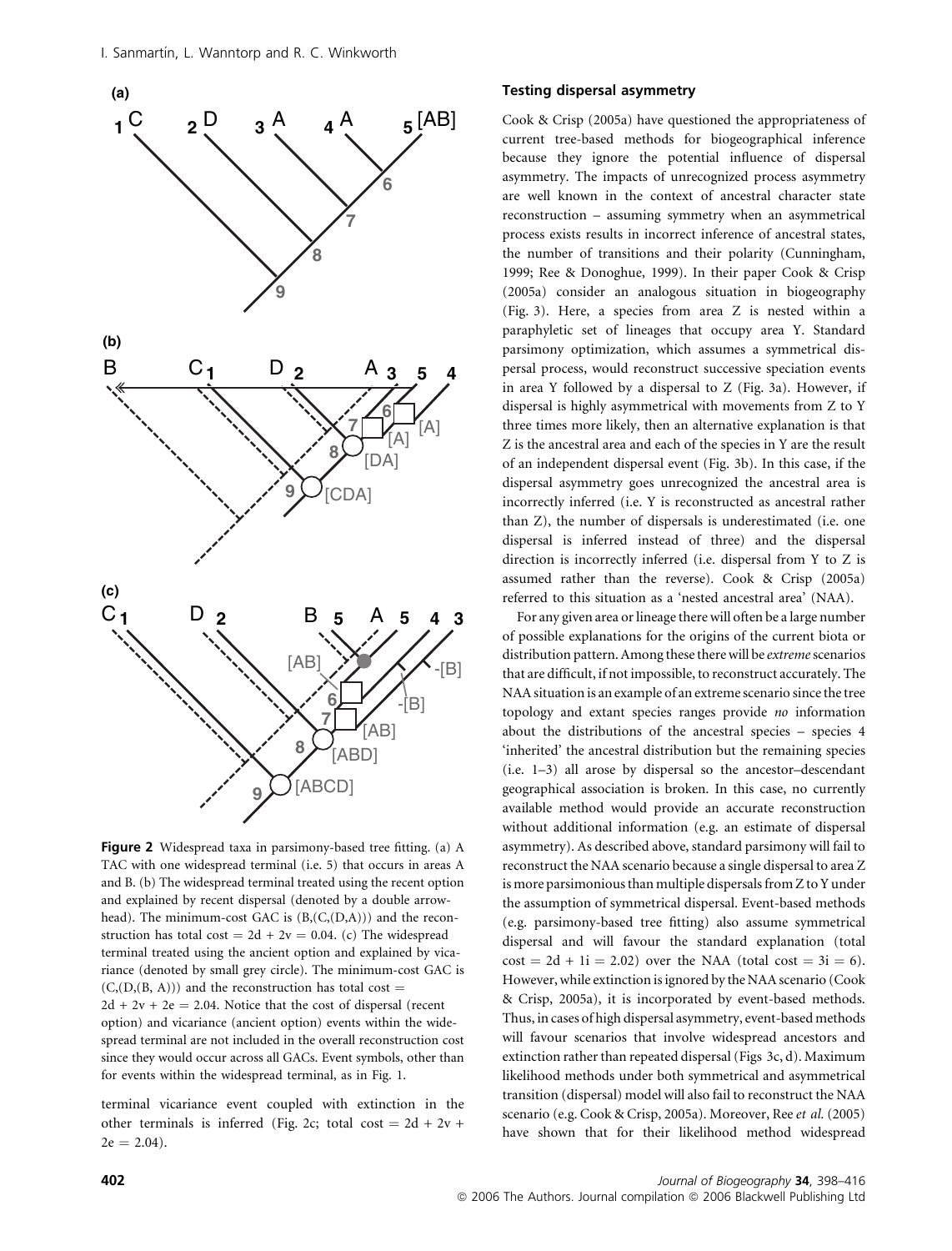

Figure 3 Dispersal asymmetry and tree-based biogeographical methods. (a) A TAC in which a single taxon from area Z (species 4) is nested within a paraphyletic group of lineages from area Y. The standard interpretation suggests duplication in area Y followed by a dispersal from Y to Z. In parsimony-based tree fitting this reconstruction would cost =  $2d + 1i = 2.02$ . (b) The alternative 'nested-ancestral area' scenario proposed by Cook & Crisp (2005a) that suggests repeated asymmetrical dispersal into area Y from an anagenetically evolving population in area Z. In parsimony-based tree fitting this reconstruction is less parsimonious,  $cost = 3i = 6$ . However, if dispersal is at least three times more frequent from Z to Y than from Y to Z and in the absence of extinction, this scenario will be more parsimonious than that in (a). (c), (d) If, as in parsimony-based tree fitting, extinction is considered then there are alternative more parsimonious reconstructions that require fewer (c, cost =  $1d + 1v + 1e + 1i = 3.02$ ) or no dispersal events (d, cost =  $2d + 1v + 2e = 2.03$ ). Event symbols as in Fig. 1.

ancestors will be favoured at ancestral nodes when dispersal is asymmetrical – a result similar to that of parsimony-based tree fitting.

The NAA scenario is clearly a difficult reconstruction problem and provides important insights into the limitations of our current methods and their assumptions. This scenario also highlights the important implications that dispersal asymmetry has for understanding historical biogeography. However, the NAA scenario is an extreme case of dispersal asymmetry and we question whether this pattern occurs frequently enough in nature to bias biogeographical inference. The scenario Cook & Crisp (2005a) propose requires that within a single lineage there would potentially be many LDD events and that all the events would occur in the same direction. However, this does not fit well with our present general understanding of LDD. Current ecological models suggest that successful LDD is not a very common event and

that dispersal direction is expected to exhibit at least some stochasticity (Nathan, 2006). It therefore seems more reasonable to expect one or a few successful events per lineage and to expect asymmetrical (although not unidirectional) processes to be most evident when dispersal is considered across multiple groups. Although there will be exceptions (e.g. ferns or orchids that will be very easily dispersed), what we suggest is that over evolutionary time dispersal has occurred often enough to explain current patterns but not so commonly or with such strong asymmetry as is suggested by Cook & Crisp (2005a). It is also important to recognize that strong dispersal asymmetry alone is not sufficient to result in a NAA. As Cook & Crisp (2005a) point out, maintaining a NAA requires a very delicate balance between speciation and dispersal. At the very least this scenario requires that: (1) the source population does not diversify (or alternatively that all new lineages in the source area go extinct), and (2) there is sufficient time between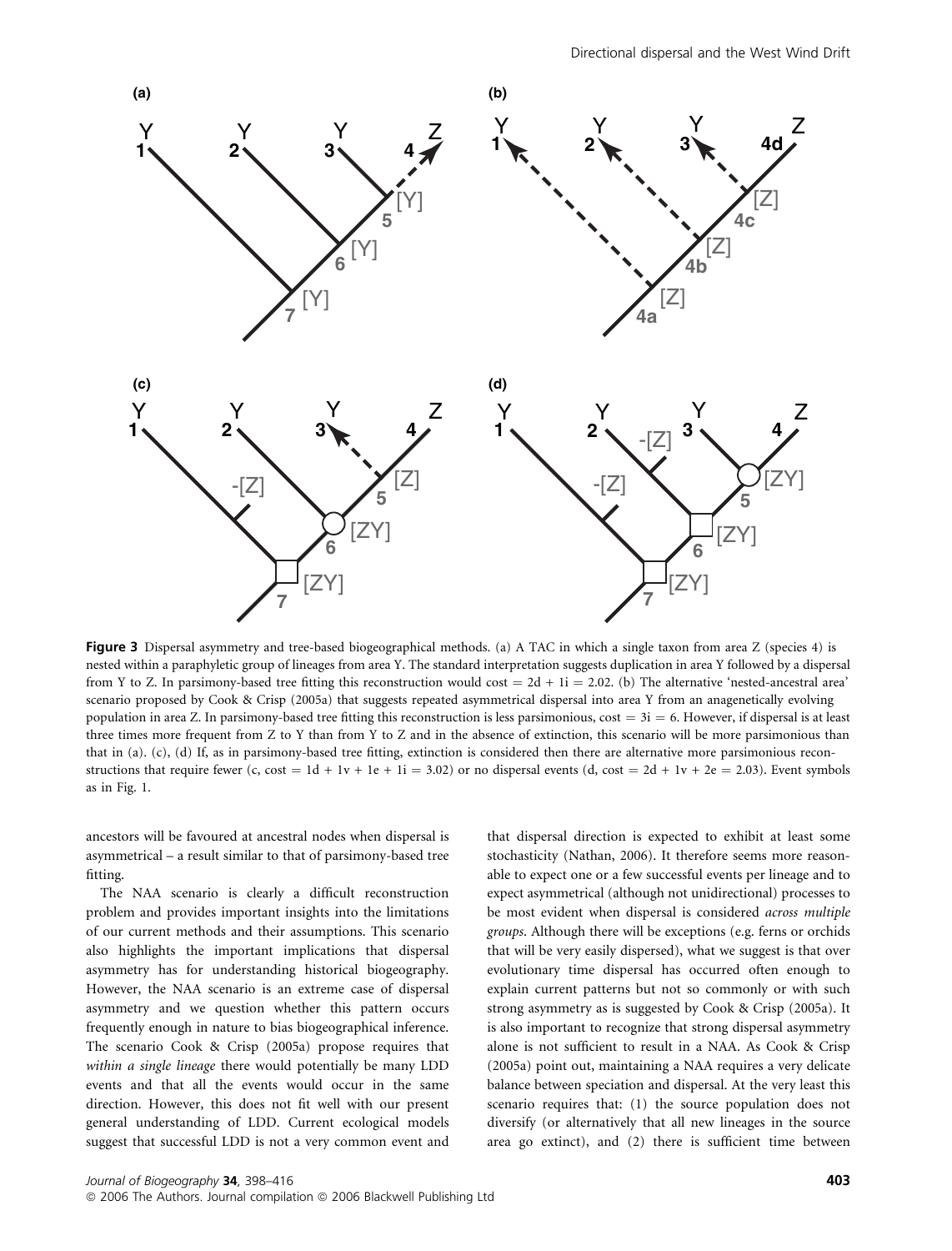dispersal events for the daughter populations to become isolated. It may be possible to envisage a set of conditions that would allow the establishment and perhaps also the maintenance of an NAA. However, it remains questionable whether such conditions would be maintained long enough to influence all relevant nodes in the tree or whether these conditions would be general enough to influence entire plant assemblages (e.g. the flora of New Zealand). For example, for an NAA explanation to account for the current distribution of Hebe, the balance between speciation, dispersal and extinction would need to have been maintained over at least the last 4 million years (Myr) despite major climatic fluctuations of the Late Pliocene and Pleistocene. Based on our current understanding of dispersal and speciation processes it simply seems unlikely that the extreme NAA pattern would be common in nature.

Although the extreme scenario suggested by Cook & Crisp (2005a) may be uncommon, detecting and accounting for dispersal asymmetry remains an important objective if we are to improve biogeographical inference. Certainly, if phylogenybased biogeographical reconstructions are to provide realistic descriptions then we need to incorporate estimates of dispersal asymmetry (Cook & Crisp, 2005a). Unfortunately, our ability to estimate dispersal asymmetry is currently very limited. Except for large data sets we do not have appropriate methods for estimating asymmetry from phylogenetic data (Cunningham, 1999; Ree & Donoghue, 1999). Furthermore, while the volume of phylogenetic data continues to grow, it may remain difficult to test certain scenarios since there are simply too few instances of dispersal to determine the significance of the inferred patterns. As Cook & Crisp (2005a) point out, there are possible alternatives for estimating dispersal asymmetry. One potential source of information is population genetic data. However, for most lineages we currently lack appropriate data sets and in addition the interpretation of these data is not straightforward – populations exhibiting either the greatest (e.g. Juan et al., 2000) or least (e.g. Templeton, 1998) divergence have been interpreted as dispersed. More generally, the appropriate translation of asymmetry estimates into dispersal costs or likelihoods within a complete biogeographical model, that is one that includes extinction, requires much more work (F. Ronquist, personal communication). Cook & Crisp (2005a) demonstrate that it is also possible to use sensitivity analyses to investigate the robustness of inferences based on the assumption of symmetry. While this approach provides useful insights, it is difficult to evaluate the results since we have no idea whether a particular weighting scheme represents a biologically reasonable level of asymmetry. There is certainly anecdotal evidence for dispersal asymmetry, but at this point applying a priori weighting schemes to account for dispersal asymmetry seems premature. This approach assumes an explanatory process that has not yet been established empirically – much like cladistic biogeography assumes vicariance – and may itself lead to incorrect biogeographical inference, the situation that it aims to avoid.

The importance of dispersal for shaping modern distribution patterns now seems to be well supported by molecular and fossil data, but we are only just beginning to test more detailed hypotheses. For example, to date there have been few attempts to test empirically for asymmetry in LDD (e.g. Sanmartín  $\&$ Ronquist, 2004). In the current study, we attempt to test whether dispersal asymmetry has been an important influence on patterns of distribution in the Southern Hemisphere. While we do not expect the problems associated with the extreme NAA scenario to be pervasive enough to influence our analyses, there are still statistical limitations to using current methods for testing dispersal asymmetry. Specifically, for parsimony-based tree fitting these are: (1) since vicariance and duplication have a lower cost than dispersal, the number of dispersal events may be underestimated, and (2) the level of asymmetry may be underestimated because the method assumes symmetric dispersal. As a result we expect the approach to be conservative. That is, to reject the occurrence of an asymmetric process when one is present (i.e. a Type II error). However, we favour this conservative approach since it allows us to be relatively confident if asymmetry is detected. Importantly, we view the current study as a preliminary assessment; we are trying to detect asymmetry in Southern Hemisphere dispersal patterns, more detailed studies will be necessary if we are to make specific estimates of the level of asymmetry.

#### Analysis of Southern Hemisphere dispersal patterns

We compiled a preliminary data set by combining the studies included by both Winkworth et al. (2002b) and Sanmartín & Ronquist (2004). From this initial data set, we excluded 11 studies – seven used by Sanmartín & Ronquist (2004) and four from Winkworth et al. (2002b) – because they either did not occur in the relevant areas (New Zealand and Australia and/or South America) or the phylogeny was not sufficiently resolved. We obtained the phylogenies either from the original references (or more recent studies when appropriate) or the data matrices of Sanmartín & Ronquist (2004; available from http:// systematicbiology.org). Table 1 lists the final data set of 23 plant phylogenies along with references and, where available, age information based on fossil evidence or molecular divergence times. TREEFITTER requires fully resolved trees, so it was necessary to arbitrarily bifurcate organismal phylogenies for some groups prior to analysis. We treated the alternative resolutions in different ways. Where preliminary sensitivity analyses indicated that alternative resolutions did not alter the optimal solution, a single resolution was randomly selected or the polytomy summarized as a single terminal. In cases where the set of inferred events differed, all resolutions were included in the analysis. (e.g. for Carmichaelia three resolutions were included) Appendix S1 in Supplementary Material gives a list of the topologies used.

For our analyses, we defined five geographical areas: (1) Australia including Tasmania (AUS), (2) New Zealand including the Kermadec, Chatham and sub-Antarctic island groups (NZ), (3) southern South America including the southern temperate region (i.e. south of the Amazon Basin) as well as north-central South America west of the Andes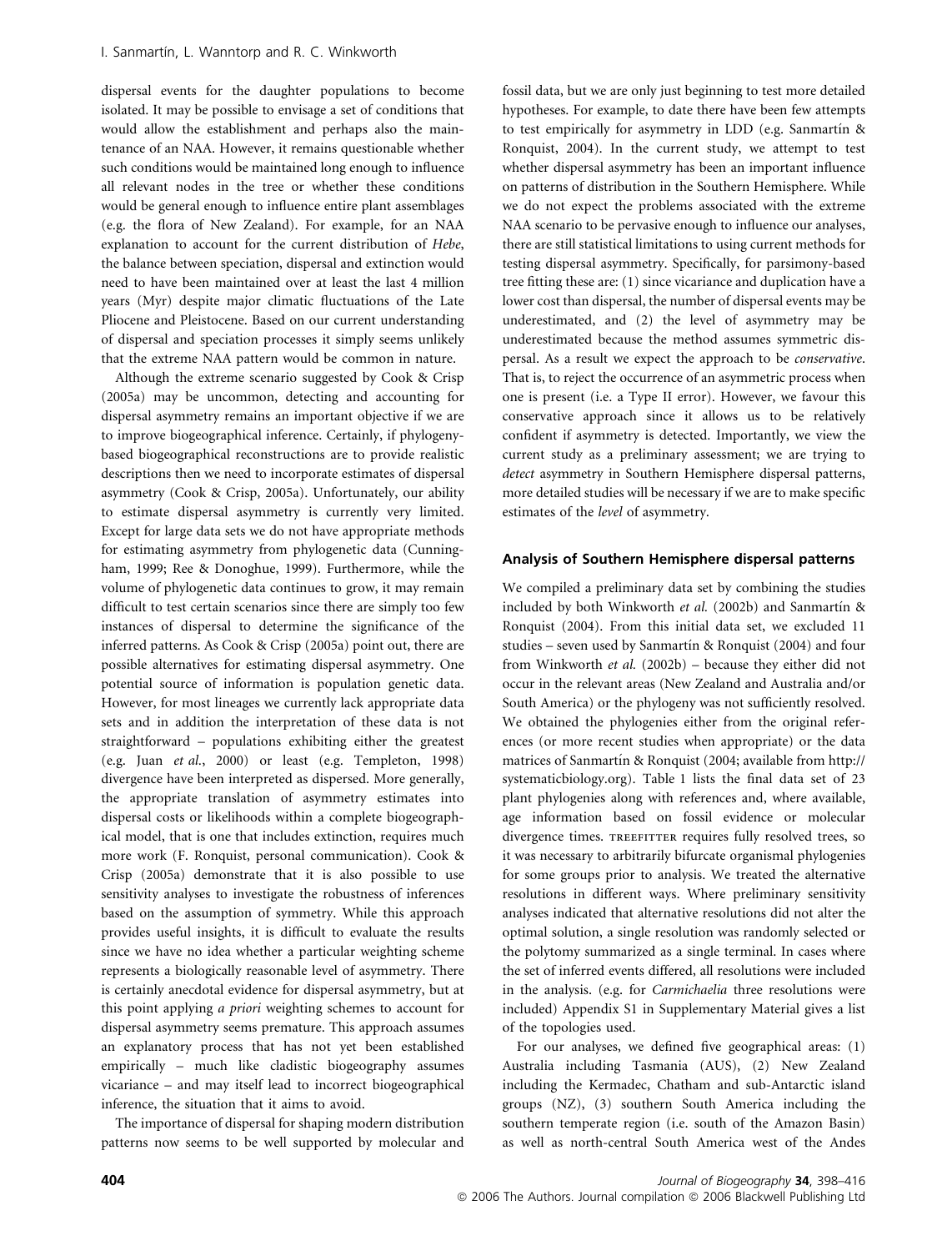Table 1 Taxa included in this study. For each group references to the original phylogenetic study as well as age information (where available) is given. Approximate ages are based on the earliest appearance of the group (SG) or a related taxon (RG) in the fossil record, and/ or on molecular divergence time estimates (MC). When fossil ages were given in terms of stratigraphy the midpoint of the geological interval is given (determined from Gradstein & Ogg, 2004). The reference taxon is the group to which the age applies.

| Taxa                                               | Original studies            | Age (Ma)       | Reference taxon                                     | Supporting references       |  |
|----------------------------------------------------|-----------------------------|----------------|-----------------------------------------------------|-----------------------------|--|
| Abrotanella (Asteraceae)                           | Wagstaff et al. (2006)      | 42 (RG)        | Asteraceae microfossils                             | Macphail (1997)             |  |
|                                                    |                             | 19.4 (MC)      | Stem clade                                          | Wagstaff et al. (2006)      |  |
|                                                    |                             | 4.2 (MC)       | Crown group                                         |                             |  |
| Aciphylla (Apiaceae)                               | Radford et al. (2001)       |                |                                                     |                             |  |
| Alseuosmiaceae-<br>Argophyllaceae-<br>Phellinaceae | Kårehed et al. (1999)       | 82 (SG)        | Stem clade                                          | Bremer et al. (2004)        |  |
| Aristotelia (Elaeocarpaceae)                       | Coode (1985)                | $\ast$         |                                                     |                             |  |
| Atherospermataceae                                 | Renner et al. (2000)        | 87 (SG)        | Atherosperm pollen                                  | Renner et al. (2000)        |  |
|                                                    |                             | 82 (SG)        | Atherospermoxylon                                   | Poole & Gottwald (2001)     |  |
|                                                    |                             | $57-33$ (MC)   | Laurelia-Laureliopsis                               | Renner et al. (2000)        |  |
| Carmichaelinae (Fabaceae)                          | Wagstaff et al. (1999)      | $29$ (RG)      | Astragalean clade                                   | Axelrod (1992)              |  |
|                                                    |                             | $2.5$ (SG)     | Carmichaelia                                        | Oliver (1928)               |  |
|                                                    |                             | $5$ (MC)       | Swainsona-Clianthus                                 | Lavin et al. (2005)         |  |
| Coriaria (Coriariaceae)                            | Yokoyama et al. (2000)      | 30(SG)         | Coriaria longaeba                                   | de Saporta (1865)           |  |
|                                                    |                             | 60 (MC)        | Stem clade                                          | Yokoyama et al. (2000)      |  |
| Corynocarpus<br>(Corynocarpaceae)                  | Wagstaff & Dawson (2000)    | 2.5(SG)        | Corynocarpus pollen                                 | Mildenhall (1980)           |  |
| Cunoniaceae                                        | Bradford & Barnes (2001)    | 82 (SG)        | Weinmannioxylon                                     | Poole et al. (2000)         |  |
|                                                    |                             | 56 (SG)        | Eucryphia flowers                                   | Barnes & Jordan (2000)      |  |
| Cunonieae (Cunoniaceae)                            | Bradford (2002)             | 82 (SG)        | Weinmannioxylon                                     | Poole et al. (2000)         |  |
| Danthonia clade (Poaceae)                          | Linder & Barker (2000)      | t              |                                                     |                             |  |
| Gentianella (Gentianeaceae)                        | von Hagen & Kadereit (2001) | 1.6(SG)        | Gentianella                                         | van der Hammen (1979)       |  |
|                                                    |                             | $8-4$ (MC)     | Stem clade                                          | von Hagen & Kadereit (2001) |  |
|                                                    |                             | $5-3$ (MC)     | Crown group                                         |                             |  |
| Gnaphalieae (Asteraceae)                           | Breitwieser et al. (1999)   |                |                                                     |                             |  |
| Hebe-complex                                       | Wagstaff et al. (2002)      | $15$ (RG)      | Veronicastrum                                       | <b>Tiffney</b> (1985)       |  |
| (Scrophulariaceae)                                 | Wagstaff &                  | 2.5(SG)        | Hebe pollen                                         | Mildenhall (1980)           |  |
|                                                    | Garnock-Jones (2000)        | 9.9 (MC)       | Hebe clade                                          | Wagstaff et al. (2002)      |  |
|                                                    |                             | 3.9 (MC)       | Hebe salicifolia lineage                            |                             |  |
| Korthalsella (Viscaceae)                           | Molvray et al. (1999)       |                |                                                     |                             |  |
| Nothofagus (Nothofagaceae)                         | Swenson et al. (2001)       | 83.5 (SG)      | Nothofagidites pollen                               | Dettmann et al. (1990)      |  |
|                                                    | Based on Manos (1997)       | 93-83 (MC)     | Stem clade                                          | Cook & Crisp (2005b)        |  |
|                                                    |                             | $66-45$ (MC)   | Crown group                                         |                             |  |
|                                                    |                             | $45 - 30$ (MC) | Subgenus Fuscospora                                 |                             |  |
|                                                    |                             | $37-13$ (MC)   | Fuscospora in NZ                                    |                             |  |
| Oreobolus (Cyperaceae)                             | Chacón et al. (2006)        | $6.5$ (MC)     | Crown group                                         | Chacón et al. (2006)        |  |
|                                                    |                             | 6 (MC)         | Oreobolus pumilio-Oreobolus<br>venezuelensis clade  |                             |  |
| Pittosporum (Pittosporaceae)                       | Gemmill et al. (2002)       |                |                                                     |                             |  |
| Ranunculus (Ranunculaceae)                         | Lockhart et al. (2001)      | $5$ (MC)       | Basal radiation                                     | Lockhart et al. (2001)      |  |
| Rytidosperma                                       | Linder (1999)               | Ť              |                                                     |                             |  |
| (Poaceae, Danthonieae)                             |                             |                |                                                     |                             |  |
| Stylidiaceae                                       | Wagstaff & Wege (2002)      | 39 (SG)        | 'Forstera'-type pollen                              | Macphail (1997)             |  |
|                                                    |                             | 6 (MC)         | 'Forstera group'                                    | Wagstaff & Wege (2002)      |  |
|                                                    |                             | 2(MC)          | Oreostylidium                                       |                             |  |
| Tetrachondra + Polypremum                          | Wagstaff et al. (2000)      | 65 (RG)        | Apocynaceae                                         | Muller (1981)               |  |
| (Tetrachondraceae)                                 |                             | 37 (MC)        | Tetrachondra-Polypremum                             | Wagstaff et al. (2000)      |  |
|                                                    |                             | $2.5 \ (MC)$   | Tetrachondra hamiltonii-<br>Tetrachondra patagonica |                             |  |
| Winteraceae                                        | Karol et al. (2000)         | 121(SG)        | Winteraceae                                         | Doyle (2000)                |  |

\*Magallon et al. (1999) date Elaeocarpaceae as Paleocene (RG). -Bremer (2002) dates Poaceae as 70 Ma (MC).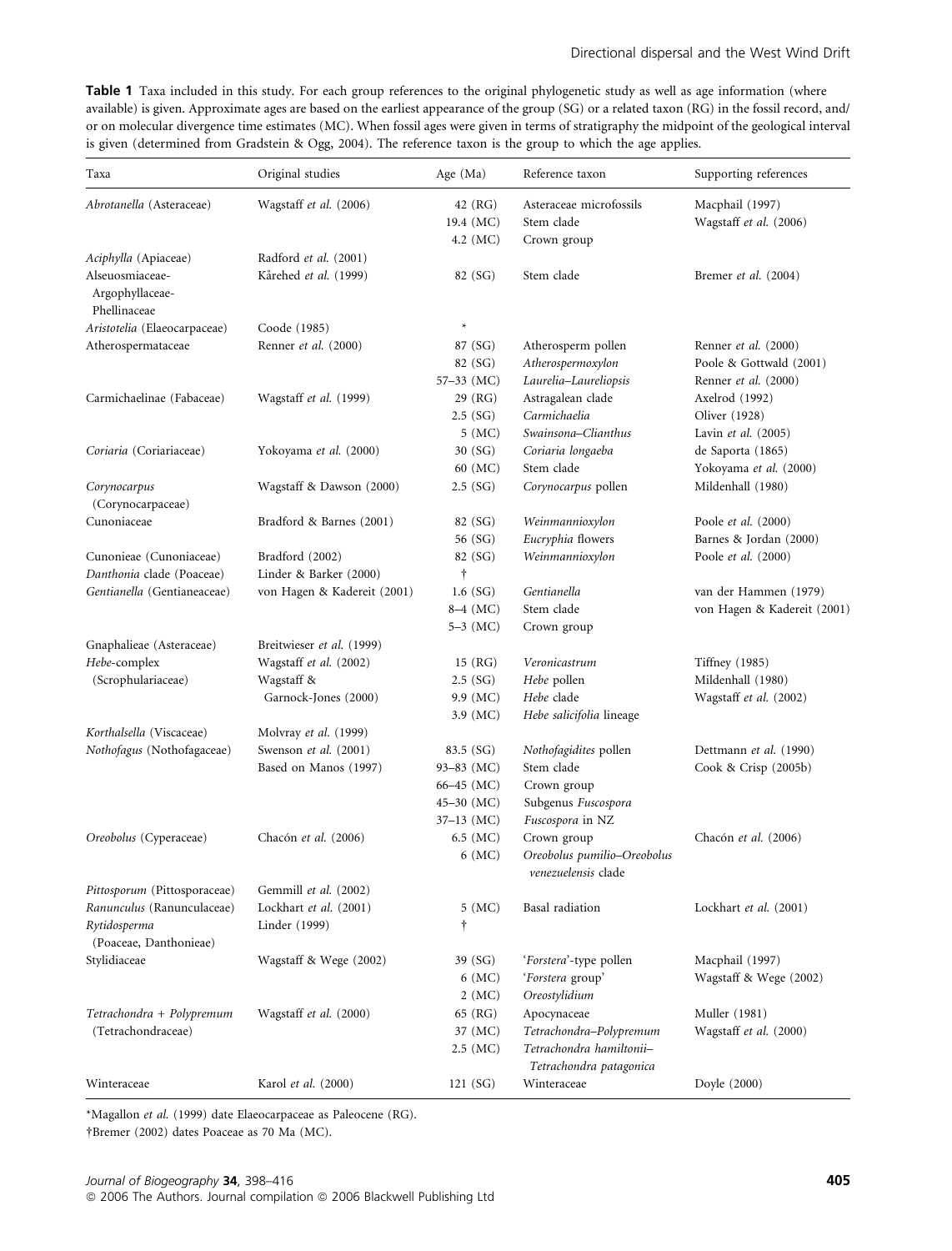

Figure 4 GAC representing the sequential break-up of East Gondwana. The cladogram describes the sequence of primary fragmentation. Numbers at nodes indicate vicariance events discussed in text. Area abbreviations: AUS, Australia; NC, New Caledonia; NG, New Guinea; NZ, New Zealand; SSA, southern South America.

(SSA), (4) New Caledonia (NC), and (5) New Guinea including New Britain, the New Hebrides, and Solomon Island groups (NG). In several cases additional areas were represented in the organismal phylogenies but these are not explicitly considered during TREEFITTER reconstruction (see Appendix S1 for definitions of the areas). We used the conventional break-up pattern of Gondwana as the basis of our GAC (Fig. 4). There is uncertainty about the absolute timing of the geological events that underlie the isolation of the Southern Hemisphere landmasses. For example, the split between South America and Australia has been dated between 50 Ma, when a shallow seaway opened between Australia and Antarctica (e.g. Woodburne & Case, 1996), and c. 30 Ma, when fully marine conditions were established between these landmasses (e.g. Veevers et al., 1991). However, since tree fitting is based solely on topology it is only necessary to consider the relative timing of the events. Most authors agree that New Zealand–New Caledonia split from Australia (node 9) prior to the separation of Australia and South America (node 8), and that this occurred before the Australia–New Guinea split (node 7). New Zealand and New Caledonia became isolated from one other (node 6) some time after splitting from Gondwana (node 9).

To estimate the extent to which the sequence of vicariance events in the geological GAC explains the distribution patterns in our data set, we fitted each organismal phylogeny to the GAC using the default cost settings of TREEFITTER and the recent option to treat widespread taxa. We tested the significance of the fit by generating 1000 random data sets in which the areas in the GAC were randomly permuted. This test offers the most sensitivity for detecting vicariance patterns (Sanmartín & Ronquist, 2004). We then calculated the cost of fitting the TAC to each of the randomized GACs. A significant match between TAC and Gondwanan GAC was accepted if for less than 5% of the randomized GACs the cost of fitting the TAC was equal to or lower than that of fitting the TAC to the Gondwanan GAC (i.e.  $P < 0.05$ ). For groups where information was available, we then compared the TREEFITTER reconstructions to age estimates (Table 1). This a posteriori filtering of the results helped us to determine whether TREEFITTER had inferred any unlikely events.

Using the dispersal events inferred in the TREEFITTER reconstructions we tested for dispersal asymmetry both within individual groups and across the entire data set. For each lineage, we counted the number of dispersals inferred in each direction between New Zealand and Australia and between New Zealand and South America. Australia–South America dispersals were also counted, but we do not focus on these here since we excluded several of the phylogenies used by Sanmartín & Ronquist (2004). As a result Australian–South American events are under-represented in our data set compared with the other dispersal types. We considered only 'ancestral' dispersals (i.e. not those within widespread terminals) and we averaged the number of inferred events for groups that were represented in analyses by multiple resolutions of the phylogeny. To test the significance of asymmetry in inferred dispersal we used a modified chi-square test to compare the observed frequencies with those expected by chance. The expected value and reference distribution for the chi-square test were obtained from a set of 1000 randomizations of the TAC (i.e. the terminals were randomly shuffled). An analogous procedure was used to test the significance of dispersal asymmetry across the entire data set (Sanmartín & Ronquist, 2004).

## RESULTS

None of the organismal phylogenies in our data set exhibited a significant fit to the Gondwanan GAC. This suggests that current distributions for these lineages cannot be fully explained by the break-up of the Gondwanan supercontinent. Although vicariance does not entirely explain the current distribution patterns, parsimony-based tree fitting infers vicariance events in several lineages (Table 2). In most cases the inferred events correspond to one of the more recent splits in the GAC. For example, vicariance associated with the Australia–New Guinea split was inferred for Corynocarpus, Cunoniaceae, Korthalsella and Rytidosperma. In contrast, TREEFITTER does not associate any lineage divergence events with the oldest vicariance event in our GAC, the separation of New Zealand–New Caledonia from the remaining landmasses. Specifically, vicariance is not inferred to explain the presence of these lineages in presentday New Zealand.

Consistent with earlier studies, our biogeographical reconstructions suggest that dispersal has played an important role in shaping current distribution patterns. Parsimonybased tree fitting infers dispersal events in 18 of the 23 phylogenies in our data set – in several cases multiple dispersals were inferred within a single lineage (e.g. Rytidosperma, Stylidiaceae) – and involving all three of the major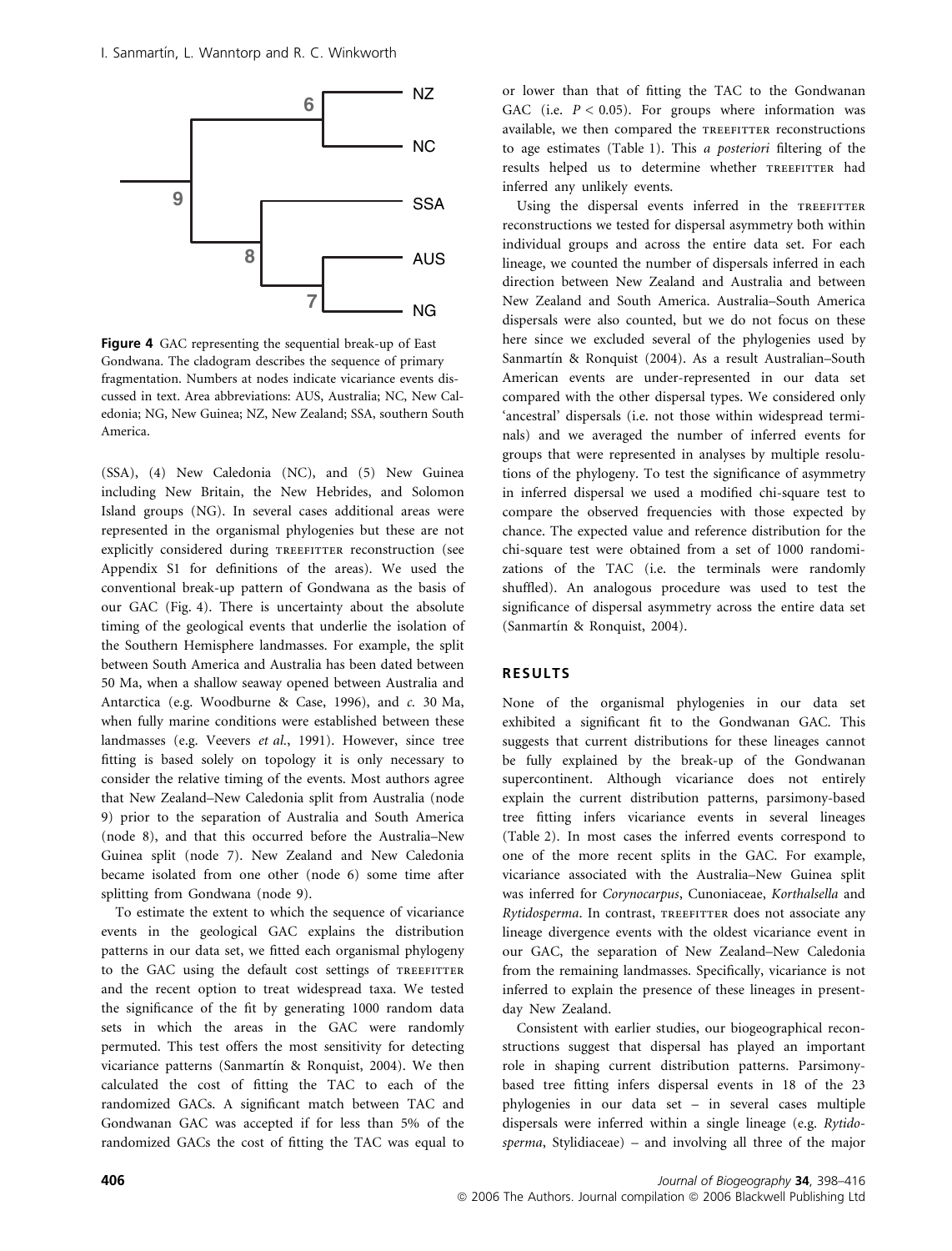Table 2 Vicariance and dispersals inferred from TREEFITTER reconstructions. For vicariance the number of inferred events is in parentheses. For dispersal we give the observed and expected frequencies of dispersal events between New Zealand, Australia and South America for the individual lineages and across the whole data set. Statistically significant comparisons of dispersal asymmetry are marked in bold.

| Dispersal<br>Observed frequency<br>$\cal P$<br>Vicariance<br>Expected frequency<br>Event type<br>Individual groups<br>Abrotanella<br>$(AUS \rightarrow NZ)$<br>0.611<br>0.250<br>0.502<br>1.889<br>$(NZ \rightarrow \text{AUS})$<br>2.250<br>$(SSA \rightarrow NZ)$<br>1.000<br>0.484<br>0.034<br>$(NZ \rightarrow SSA)$<br>0.500<br>1.016<br>$(AUS \rightarrow NZ)$<br>0.999<br>0.000<br>0.104<br>Aciphylla<br>2.000<br>1.896<br>$(NZ \rightarrow AUS)$<br>Alseuosmiaceae<br>NZ/NC(2)<br>Aristotelia<br>SSA/AUS-NG (1)<br>1.000<br>0.292<br>$(SSA \rightarrow NZ)$<br>0.373<br>$(NZ \rightarrow SSA)$<br>0.000<br>0.627<br>$(SSA \rightarrow NZ)$<br>1.000<br>0.637<br>>0.999<br>Atherospermataceae<br>$(NZ \rightarrow SSA)$<br>0.000<br>0.363<br>$(AUS \rightarrow SSA)$<br>1.000<br>0.830<br>>0.999<br>$(SSA \rightarrow AUS)$<br>0.000<br>0.170<br>Carmichaelinae<br>$(AUS \rightarrow NZ)$<br>2.000<br>1.854<br>0.281<br>0.000<br>0.144<br>$(NZ \rightarrow AUS)$<br>Coriaria<br>$(SSA \rightarrow NZ)$<br>0.000<br>0.157<br>0.738<br>$(NZ \rightarrow SSA)$<br>1.000<br>0.842<br>NZ/NC(1)<br>Corynocarpus<br>AUS/NG (1)<br>Cunoniaceae<br>$AUS/NG (0-1)$<br>1.000<br>0.925<br>>0.999<br>$(AUS \rightarrow NZ)$<br>$(NZ \rightarrow \text{AUS})$<br>0.000<br>0.075<br>$(AUS \rightarrow SSA)$<br>1.000<br>0.984<br>>0.999<br>0.016<br>$(SSA \rightarrow \text{AUS})$<br>0.000<br>Cunonieae<br>$NZ/NC(0.5-1)$<br>$SSA/AUS-NG (0.5)$<br>Danthonia clade<br>1.000<br>0.724<br>SSA/AUS-NG (1)<br>$(AUS \rightarrow NZ)$<br>>0.999<br>0.000<br>0.276<br>$(NZ \rightarrow AUS)$<br>Gentianella<br>0.500<br>$(SSA \rightarrow NZ)$<br>0.444<br>0.428<br>$(NZ \rightarrow SSA)$<br>0.000<br>0.055<br>$(AUS \rightarrow SSA)$<br>0.000<br>0.185<br>0.147<br>0.352<br>$(SSA \rightarrow \text{AUS})$<br>0.500<br>Gnaphalieae<br>$(AUS \rightarrow NZ)$<br>5.500<br>2.815<br>0.065<br>0.500<br>3.185<br>$(NZ \rightarrow AUS)$<br>$(AUS \rightarrow NZ)$<br>Hebe<br>0.500<br>0.068<br>< 0.001<br>$(NZ \rightarrow AUS)$<br>0.500<br>0.931<br>0.999<br>$AUS/NG (0-1)$<br>$(AUS \rightarrow NZ)$<br>1.000<br>0.736<br>$(NZ \rightarrow AUS)$<br>0.000<br>0.264<br>$(AUS \rightarrow NZ)$<br>0.838<br>SSA/AUS-NG (3)<br>2.000<br>1.509<br>$(NZ \rightarrow \text{AUS})$<br>0.000<br>0.489<br>Oreobolus<br>$(AUS \rightarrow NZ)$<br>1.000<br>0.837<br>>0.999<br>$(NZ \rightarrow \text{AUS})$<br>0.000<br>0.163<br>$(AUS \rightarrow SSA)$<br>1.000<br>0.436<br>0.172<br>$(SSA \rightarrow \text{AUS})$<br>0.000<br>0.564<br>NZ/NC(1)<br>0.062<br>0.999<br>Ranunculus<br>$(AUS \rightarrow NZ)$<br>0.000<br>$(NZ \rightarrow \text{AUS})$<br>2.000<br>1.938 |              | Inferred biogeographical events |  |  |  |
|-----------------------------------------------------------------------------------------------------------------------------------------------------------------------------------------------------------------------------------------------------------------------------------------------------------------------------------------------------------------------------------------------------------------------------------------------------------------------------------------------------------------------------------------------------------------------------------------------------------------------------------------------------------------------------------------------------------------------------------------------------------------------------------------------------------------------------------------------------------------------------------------------------------------------------------------------------------------------------------------------------------------------------------------------------------------------------------------------------------------------------------------------------------------------------------------------------------------------------------------------------------------------------------------------------------------------------------------------------------------------------------------------------------------------------------------------------------------------------------------------------------------------------------------------------------------------------------------------------------------------------------------------------------------------------------------------------------------------------------------------------------------------------------------------------------------------------------------------------------------------------------------------------------------------------------------------------------------------------------------------------------------------------------------------------------------------------------------------------------------------------------------------------------------------------------------------------------------------------------------------------------------------------------------------------------------------------------------------------------------------------------------------------------------------------------------------------------------------------------------------------------------------------------------------------------------------------------------------------------------------------------------------------|--------------|---------------------------------|--|--|--|
|                                                                                                                                                                                                                                                                                                                                                                                                                                                                                                                                                                                                                                                                                                                                                                                                                                                                                                                                                                                                                                                                                                                                                                                                                                                                                                                                                                                                                                                                                                                                                                                                                                                                                                                                                                                                                                                                                                                                                                                                                                                                                                                                                                                                                                                                                                                                                                                                                                                                                                                                                                                                                                                     |              |                                 |  |  |  |
|                                                                                                                                                                                                                                                                                                                                                                                                                                                                                                                                                                                                                                                                                                                                                                                                                                                                                                                                                                                                                                                                                                                                                                                                                                                                                                                                                                                                                                                                                                                                                                                                                                                                                                                                                                                                                                                                                                                                                                                                                                                                                                                                                                                                                                                                                                                                                                                                                                                                                                                                                                                                                                                     |              |                                 |  |  |  |
|                                                                                                                                                                                                                                                                                                                                                                                                                                                                                                                                                                                                                                                                                                                                                                                                                                                                                                                                                                                                                                                                                                                                                                                                                                                                                                                                                                                                                                                                                                                                                                                                                                                                                                                                                                                                                                                                                                                                                                                                                                                                                                                                                                                                                                                                                                                                                                                                                                                                                                                                                                                                                                                     |              |                                 |  |  |  |
|                                                                                                                                                                                                                                                                                                                                                                                                                                                                                                                                                                                                                                                                                                                                                                                                                                                                                                                                                                                                                                                                                                                                                                                                                                                                                                                                                                                                                                                                                                                                                                                                                                                                                                                                                                                                                                                                                                                                                                                                                                                                                                                                                                                                                                                                                                                                                                                                                                                                                                                                                                                                                                                     |              |                                 |  |  |  |
|                                                                                                                                                                                                                                                                                                                                                                                                                                                                                                                                                                                                                                                                                                                                                                                                                                                                                                                                                                                                                                                                                                                                                                                                                                                                                                                                                                                                                                                                                                                                                                                                                                                                                                                                                                                                                                                                                                                                                                                                                                                                                                                                                                                                                                                                                                                                                                                                                                                                                                                                                                                                                                                     |              |                                 |  |  |  |
|                                                                                                                                                                                                                                                                                                                                                                                                                                                                                                                                                                                                                                                                                                                                                                                                                                                                                                                                                                                                                                                                                                                                                                                                                                                                                                                                                                                                                                                                                                                                                                                                                                                                                                                                                                                                                                                                                                                                                                                                                                                                                                                                                                                                                                                                                                                                                                                                                                                                                                                                                                                                                                                     |              |                                 |  |  |  |
|                                                                                                                                                                                                                                                                                                                                                                                                                                                                                                                                                                                                                                                                                                                                                                                                                                                                                                                                                                                                                                                                                                                                                                                                                                                                                                                                                                                                                                                                                                                                                                                                                                                                                                                                                                                                                                                                                                                                                                                                                                                                                                                                                                                                                                                                                                                                                                                                                                                                                                                                                                                                                                                     |              |                                 |  |  |  |
|                                                                                                                                                                                                                                                                                                                                                                                                                                                                                                                                                                                                                                                                                                                                                                                                                                                                                                                                                                                                                                                                                                                                                                                                                                                                                                                                                                                                                                                                                                                                                                                                                                                                                                                                                                                                                                                                                                                                                                                                                                                                                                                                                                                                                                                                                                                                                                                                                                                                                                                                                                                                                                                     |              |                                 |  |  |  |
|                                                                                                                                                                                                                                                                                                                                                                                                                                                                                                                                                                                                                                                                                                                                                                                                                                                                                                                                                                                                                                                                                                                                                                                                                                                                                                                                                                                                                                                                                                                                                                                                                                                                                                                                                                                                                                                                                                                                                                                                                                                                                                                                                                                                                                                                                                                                                                                                                                                                                                                                                                                                                                                     |              |                                 |  |  |  |
|                                                                                                                                                                                                                                                                                                                                                                                                                                                                                                                                                                                                                                                                                                                                                                                                                                                                                                                                                                                                                                                                                                                                                                                                                                                                                                                                                                                                                                                                                                                                                                                                                                                                                                                                                                                                                                                                                                                                                                                                                                                                                                                                                                                                                                                                                                                                                                                                                                                                                                                                                                                                                                                     |              |                                 |  |  |  |
|                                                                                                                                                                                                                                                                                                                                                                                                                                                                                                                                                                                                                                                                                                                                                                                                                                                                                                                                                                                                                                                                                                                                                                                                                                                                                                                                                                                                                                                                                                                                                                                                                                                                                                                                                                                                                                                                                                                                                                                                                                                                                                                                                                                                                                                                                                                                                                                                                                                                                                                                                                                                                                                     |              |                                 |  |  |  |
|                                                                                                                                                                                                                                                                                                                                                                                                                                                                                                                                                                                                                                                                                                                                                                                                                                                                                                                                                                                                                                                                                                                                                                                                                                                                                                                                                                                                                                                                                                                                                                                                                                                                                                                                                                                                                                                                                                                                                                                                                                                                                                                                                                                                                                                                                                                                                                                                                                                                                                                                                                                                                                                     |              |                                 |  |  |  |
|                                                                                                                                                                                                                                                                                                                                                                                                                                                                                                                                                                                                                                                                                                                                                                                                                                                                                                                                                                                                                                                                                                                                                                                                                                                                                                                                                                                                                                                                                                                                                                                                                                                                                                                                                                                                                                                                                                                                                                                                                                                                                                                                                                                                                                                                                                                                                                                                                                                                                                                                                                                                                                                     |              |                                 |  |  |  |
|                                                                                                                                                                                                                                                                                                                                                                                                                                                                                                                                                                                                                                                                                                                                                                                                                                                                                                                                                                                                                                                                                                                                                                                                                                                                                                                                                                                                                                                                                                                                                                                                                                                                                                                                                                                                                                                                                                                                                                                                                                                                                                                                                                                                                                                                                                                                                                                                                                                                                                                                                                                                                                                     |              |                                 |  |  |  |
|                                                                                                                                                                                                                                                                                                                                                                                                                                                                                                                                                                                                                                                                                                                                                                                                                                                                                                                                                                                                                                                                                                                                                                                                                                                                                                                                                                                                                                                                                                                                                                                                                                                                                                                                                                                                                                                                                                                                                                                                                                                                                                                                                                                                                                                                                                                                                                                                                                                                                                                                                                                                                                                     |              |                                 |  |  |  |
|                                                                                                                                                                                                                                                                                                                                                                                                                                                                                                                                                                                                                                                                                                                                                                                                                                                                                                                                                                                                                                                                                                                                                                                                                                                                                                                                                                                                                                                                                                                                                                                                                                                                                                                                                                                                                                                                                                                                                                                                                                                                                                                                                                                                                                                                                                                                                                                                                                                                                                                                                                                                                                                     |              |                                 |  |  |  |
|                                                                                                                                                                                                                                                                                                                                                                                                                                                                                                                                                                                                                                                                                                                                                                                                                                                                                                                                                                                                                                                                                                                                                                                                                                                                                                                                                                                                                                                                                                                                                                                                                                                                                                                                                                                                                                                                                                                                                                                                                                                                                                                                                                                                                                                                                                                                                                                                                                                                                                                                                                                                                                                     |              |                                 |  |  |  |
|                                                                                                                                                                                                                                                                                                                                                                                                                                                                                                                                                                                                                                                                                                                                                                                                                                                                                                                                                                                                                                                                                                                                                                                                                                                                                                                                                                                                                                                                                                                                                                                                                                                                                                                                                                                                                                                                                                                                                                                                                                                                                                                                                                                                                                                                                                                                                                                                                                                                                                                                                                                                                                                     |              |                                 |  |  |  |
|                                                                                                                                                                                                                                                                                                                                                                                                                                                                                                                                                                                                                                                                                                                                                                                                                                                                                                                                                                                                                                                                                                                                                                                                                                                                                                                                                                                                                                                                                                                                                                                                                                                                                                                                                                                                                                                                                                                                                                                                                                                                                                                                                                                                                                                                                                                                                                                                                                                                                                                                                                                                                                                     |              |                                 |  |  |  |
|                                                                                                                                                                                                                                                                                                                                                                                                                                                                                                                                                                                                                                                                                                                                                                                                                                                                                                                                                                                                                                                                                                                                                                                                                                                                                                                                                                                                                                                                                                                                                                                                                                                                                                                                                                                                                                                                                                                                                                                                                                                                                                                                                                                                                                                                                                                                                                                                                                                                                                                                                                                                                                                     |              |                                 |  |  |  |
|                                                                                                                                                                                                                                                                                                                                                                                                                                                                                                                                                                                                                                                                                                                                                                                                                                                                                                                                                                                                                                                                                                                                                                                                                                                                                                                                                                                                                                                                                                                                                                                                                                                                                                                                                                                                                                                                                                                                                                                                                                                                                                                                                                                                                                                                                                                                                                                                                                                                                                                                                                                                                                                     |              |                                 |  |  |  |
|                                                                                                                                                                                                                                                                                                                                                                                                                                                                                                                                                                                                                                                                                                                                                                                                                                                                                                                                                                                                                                                                                                                                                                                                                                                                                                                                                                                                                                                                                                                                                                                                                                                                                                                                                                                                                                                                                                                                                                                                                                                                                                                                                                                                                                                                                                                                                                                                                                                                                                                                                                                                                                                     |              |                                 |  |  |  |
|                                                                                                                                                                                                                                                                                                                                                                                                                                                                                                                                                                                                                                                                                                                                                                                                                                                                                                                                                                                                                                                                                                                                                                                                                                                                                                                                                                                                                                                                                                                                                                                                                                                                                                                                                                                                                                                                                                                                                                                                                                                                                                                                                                                                                                                                                                                                                                                                                                                                                                                                                                                                                                                     |              |                                 |  |  |  |
|                                                                                                                                                                                                                                                                                                                                                                                                                                                                                                                                                                                                                                                                                                                                                                                                                                                                                                                                                                                                                                                                                                                                                                                                                                                                                                                                                                                                                                                                                                                                                                                                                                                                                                                                                                                                                                                                                                                                                                                                                                                                                                                                                                                                                                                                                                                                                                                                                                                                                                                                                                                                                                                     |              |                                 |  |  |  |
|                                                                                                                                                                                                                                                                                                                                                                                                                                                                                                                                                                                                                                                                                                                                                                                                                                                                                                                                                                                                                                                                                                                                                                                                                                                                                                                                                                                                                                                                                                                                                                                                                                                                                                                                                                                                                                                                                                                                                                                                                                                                                                                                                                                                                                                                                                                                                                                                                                                                                                                                                                                                                                                     |              |                                 |  |  |  |
|                                                                                                                                                                                                                                                                                                                                                                                                                                                                                                                                                                                                                                                                                                                                                                                                                                                                                                                                                                                                                                                                                                                                                                                                                                                                                                                                                                                                                                                                                                                                                                                                                                                                                                                                                                                                                                                                                                                                                                                                                                                                                                                                                                                                                                                                                                                                                                                                                                                                                                                                                                                                                                                     |              |                                 |  |  |  |
|                                                                                                                                                                                                                                                                                                                                                                                                                                                                                                                                                                                                                                                                                                                                                                                                                                                                                                                                                                                                                                                                                                                                                                                                                                                                                                                                                                                                                                                                                                                                                                                                                                                                                                                                                                                                                                                                                                                                                                                                                                                                                                                                                                                                                                                                                                                                                                                                                                                                                                                                                                                                                                                     |              |                                 |  |  |  |
|                                                                                                                                                                                                                                                                                                                                                                                                                                                                                                                                                                                                                                                                                                                                                                                                                                                                                                                                                                                                                                                                                                                                                                                                                                                                                                                                                                                                                                                                                                                                                                                                                                                                                                                                                                                                                                                                                                                                                                                                                                                                                                                                                                                                                                                                                                                                                                                                                                                                                                                                                                                                                                                     |              |                                 |  |  |  |
|                                                                                                                                                                                                                                                                                                                                                                                                                                                                                                                                                                                                                                                                                                                                                                                                                                                                                                                                                                                                                                                                                                                                                                                                                                                                                                                                                                                                                                                                                                                                                                                                                                                                                                                                                                                                                                                                                                                                                                                                                                                                                                                                                                                                                                                                                                                                                                                                                                                                                                                                                                                                                                                     |              |                                 |  |  |  |
|                                                                                                                                                                                                                                                                                                                                                                                                                                                                                                                                                                                                                                                                                                                                                                                                                                                                                                                                                                                                                                                                                                                                                                                                                                                                                                                                                                                                                                                                                                                                                                                                                                                                                                                                                                                                                                                                                                                                                                                                                                                                                                                                                                                                                                                                                                                                                                                                                                                                                                                                                                                                                                                     |              |                                 |  |  |  |
|                                                                                                                                                                                                                                                                                                                                                                                                                                                                                                                                                                                                                                                                                                                                                                                                                                                                                                                                                                                                                                                                                                                                                                                                                                                                                                                                                                                                                                                                                                                                                                                                                                                                                                                                                                                                                                                                                                                                                                                                                                                                                                                                                                                                                                                                                                                                                                                                                                                                                                                                                                                                                                                     |              |                                 |  |  |  |
|                                                                                                                                                                                                                                                                                                                                                                                                                                                                                                                                                                                                                                                                                                                                                                                                                                                                                                                                                                                                                                                                                                                                                                                                                                                                                                                                                                                                                                                                                                                                                                                                                                                                                                                                                                                                                                                                                                                                                                                                                                                                                                                                                                                                                                                                                                                                                                                                                                                                                                                                                                                                                                                     |              |                                 |  |  |  |
|                                                                                                                                                                                                                                                                                                                                                                                                                                                                                                                                                                                                                                                                                                                                                                                                                                                                                                                                                                                                                                                                                                                                                                                                                                                                                                                                                                                                                                                                                                                                                                                                                                                                                                                                                                                                                                                                                                                                                                                                                                                                                                                                                                                                                                                                                                                                                                                                                                                                                                                                                                                                                                                     |              |                                 |  |  |  |
|                                                                                                                                                                                                                                                                                                                                                                                                                                                                                                                                                                                                                                                                                                                                                                                                                                                                                                                                                                                                                                                                                                                                                                                                                                                                                                                                                                                                                                                                                                                                                                                                                                                                                                                                                                                                                                                                                                                                                                                                                                                                                                                                                                                                                                                                                                                                                                                                                                                                                                                                                                                                                                                     |              |                                 |  |  |  |
|                                                                                                                                                                                                                                                                                                                                                                                                                                                                                                                                                                                                                                                                                                                                                                                                                                                                                                                                                                                                                                                                                                                                                                                                                                                                                                                                                                                                                                                                                                                                                                                                                                                                                                                                                                                                                                                                                                                                                                                                                                                                                                                                                                                                                                                                                                                                                                                                                                                                                                                                                                                                                                                     |              |                                 |  |  |  |
|                                                                                                                                                                                                                                                                                                                                                                                                                                                                                                                                                                                                                                                                                                                                                                                                                                                                                                                                                                                                                                                                                                                                                                                                                                                                                                                                                                                                                                                                                                                                                                                                                                                                                                                                                                                                                                                                                                                                                                                                                                                                                                                                                                                                                                                                                                                                                                                                                                                                                                                                                                                                                                                     |              |                                 |  |  |  |
|                                                                                                                                                                                                                                                                                                                                                                                                                                                                                                                                                                                                                                                                                                                                                                                                                                                                                                                                                                                                                                                                                                                                                                                                                                                                                                                                                                                                                                                                                                                                                                                                                                                                                                                                                                                                                                                                                                                                                                                                                                                                                                                                                                                                                                                                                                                                                                                                                                                                                                                                                                                                                                                     |              |                                 |  |  |  |
|                                                                                                                                                                                                                                                                                                                                                                                                                                                                                                                                                                                                                                                                                                                                                                                                                                                                                                                                                                                                                                                                                                                                                                                                                                                                                                                                                                                                                                                                                                                                                                                                                                                                                                                                                                                                                                                                                                                                                                                                                                                                                                                                                                                                                                                                                                                                                                                                                                                                                                                                                                                                                                                     | Korthalsella |                                 |  |  |  |
|                                                                                                                                                                                                                                                                                                                                                                                                                                                                                                                                                                                                                                                                                                                                                                                                                                                                                                                                                                                                                                                                                                                                                                                                                                                                                                                                                                                                                                                                                                                                                                                                                                                                                                                                                                                                                                                                                                                                                                                                                                                                                                                                                                                                                                                                                                                                                                                                                                                                                                                                                                                                                                                     |              |                                 |  |  |  |
|                                                                                                                                                                                                                                                                                                                                                                                                                                                                                                                                                                                                                                                                                                                                                                                                                                                                                                                                                                                                                                                                                                                                                                                                                                                                                                                                                                                                                                                                                                                                                                                                                                                                                                                                                                                                                                                                                                                                                                                                                                                                                                                                                                                                                                                                                                                                                                                                                                                                                                                                                                                                                                                     | Nothofagus   |                                 |  |  |  |
|                                                                                                                                                                                                                                                                                                                                                                                                                                                                                                                                                                                                                                                                                                                                                                                                                                                                                                                                                                                                                                                                                                                                                                                                                                                                                                                                                                                                                                                                                                                                                                                                                                                                                                                                                                                                                                                                                                                                                                                                                                                                                                                                                                                                                                                                                                                                                                                                                                                                                                                                                                                                                                                     |              |                                 |  |  |  |
|                                                                                                                                                                                                                                                                                                                                                                                                                                                                                                                                                                                                                                                                                                                                                                                                                                                                                                                                                                                                                                                                                                                                                                                                                                                                                                                                                                                                                                                                                                                                                                                                                                                                                                                                                                                                                                                                                                                                                                                                                                                                                                                                                                                                                                                                                                                                                                                                                                                                                                                                                                                                                                                     |              |                                 |  |  |  |
|                                                                                                                                                                                                                                                                                                                                                                                                                                                                                                                                                                                                                                                                                                                                                                                                                                                                                                                                                                                                                                                                                                                                                                                                                                                                                                                                                                                                                                                                                                                                                                                                                                                                                                                                                                                                                                                                                                                                                                                                                                                                                                                                                                                                                                                                                                                                                                                                                                                                                                                                                                                                                                                     |              |                                 |  |  |  |
|                                                                                                                                                                                                                                                                                                                                                                                                                                                                                                                                                                                                                                                                                                                                                                                                                                                                                                                                                                                                                                                                                                                                                                                                                                                                                                                                                                                                                                                                                                                                                                                                                                                                                                                                                                                                                                                                                                                                                                                                                                                                                                                                                                                                                                                                                                                                                                                                                                                                                                                                                                                                                                                     |              |                                 |  |  |  |
|                                                                                                                                                                                                                                                                                                                                                                                                                                                                                                                                                                                                                                                                                                                                                                                                                                                                                                                                                                                                                                                                                                                                                                                                                                                                                                                                                                                                                                                                                                                                                                                                                                                                                                                                                                                                                                                                                                                                                                                                                                                                                                                                                                                                                                                                                                                                                                                                                                                                                                                                                                                                                                                     |              |                                 |  |  |  |
|                                                                                                                                                                                                                                                                                                                                                                                                                                                                                                                                                                                                                                                                                                                                                                                                                                                                                                                                                                                                                                                                                                                                                                                                                                                                                                                                                                                                                                                                                                                                                                                                                                                                                                                                                                                                                                                                                                                                                                                                                                                                                                                                                                                                                                                                                                                                                                                                                                                                                                                                                                                                                                                     | Pittosporum  |                                 |  |  |  |
|                                                                                                                                                                                                                                                                                                                                                                                                                                                                                                                                                                                                                                                                                                                                                                                                                                                                                                                                                                                                                                                                                                                                                                                                                                                                                                                                                                                                                                                                                                                                                                                                                                                                                                                                                                                                                                                                                                                                                                                                                                                                                                                                                                                                                                                                                                                                                                                                                                                                                                                                                                                                                                                     |              |                                 |  |  |  |
|                                                                                                                                                                                                                                                                                                                                                                                                                                                                                                                                                                                                                                                                                                                                                                                                                                                                                                                                                                                                                                                                                                                                                                                                                                                                                                                                                                                                                                                                                                                                                                                                                                                                                                                                                                                                                                                                                                                                                                                                                                                                                                                                                                                                                                                                                                                                                                                                                                                                                                                                                                                                                                                     |              |                                 |  |  |  |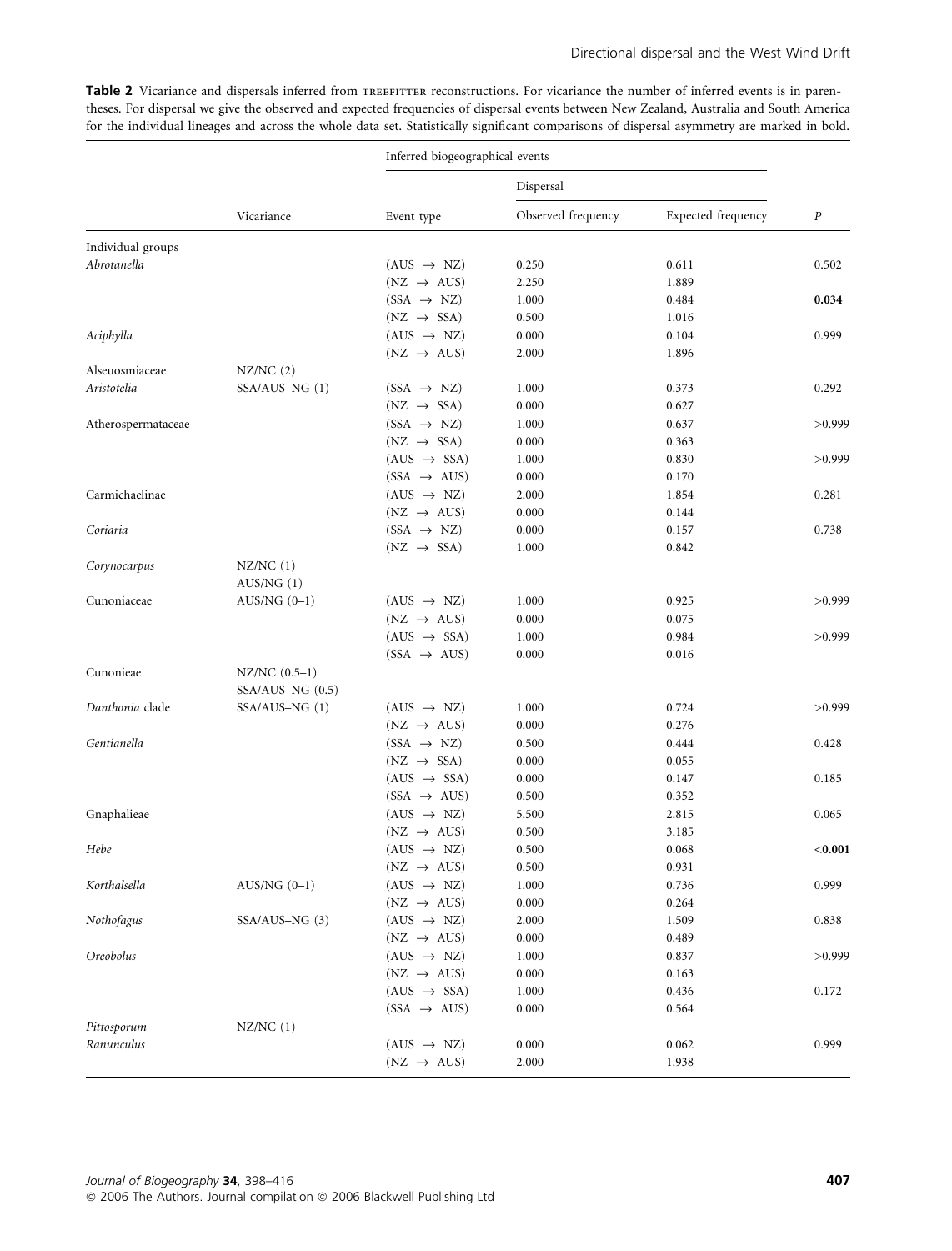#### Table 2 *continued*

|                               | Vicariance     | Inferred biogeographical events |                    |                    |                  |
|-------------------------------|----------------|---------------------------------|--------------------|--------------------|------------------|
|                               |                | Event type                      | Dispersal          |                    |                  |
|                               |                |                                 | Observed frequency | Expected frequency | $\boldsymbol{P}$ |
| Rytidosperma                  | AUS/NG $(1-2)$ | $(AUS \rightarrow NZ)$          | 3.500              | 1.758              | 0.204            |
|                               |                | $(NZ \rightarrow \text{AUS})$   | 1.250              | 2.992              |                  |
|                               |                | $(SSA \rightarrow NZ)$          | 0.000              | 0.234              | 0.717            |
|                               |                | $(NZ \rightarrow SSA)$          | 1.000              | 0.766              |                  |
|                               |                | $(AUS \rightarrow SSA)$         | 0.000              | 0.772              | 0.153            |
|                               |                | $(SSA \rightarrow AUS)$         | 1.000              | 0.228              |                  |
| Stylidiaceae                  |                | $(AUS \rightarrow NZ)$          | 1.500              | 0.608              | 0.047            |
|                               |                | $(NZ \rightarrow \text{AUS})$   | 0.000              | 0.892              |                  |
|                               |                | $(SSA \rightarrow NZ)$          | 0.500              | 0.137              | 0.116            |
|                               |                | $(NZ \rightarrow SSA)$          | 0.500              | 0.863              |                  |
|                               |                | $(AUS \rightarrow SSA)$         | 1.500              | 1.376              | >0.999           |
|                               |                | $(SSA \rightarrow AUS)$         | 0.000              | 0.124              |                  |
| Tetrachondra                  |                | $(SSA \rightarrow NZ)$          | 0.500              | 0.500              | 0.999            |
|                               |                | $(NZ \rightarrow SSA)$          | 0.500              | 0.500              |                  |
| Winteraceae                   | NZ/NC(1)       |                                 |                    |                    |                  |
|                               | SSA/AUS-NG (1) |                                 |                    |                    |                  |
| <b>ENTIRE DATA SET</b>        |                |                                 |                    |                    |                  |
| Trans-Tasman                  |                | $(AUS \rightarrow NZ)$          | 19.250             | 11.591             | < 0.001          |
|                               |                | $(NZ \rightarrow AUS)$          | 8.500              | 16.156             |                  |
| Western Pacific-South America |                | $(SSA \rightarrow NZ)$          | 4.500              | 3.689              | 0.273            |
|                               |                | $(NZ \rightarrow SSA)$          | 3.500              | 4.309              |                  |
|                               |                | $(AUS \rightarrow SSA)$         | 4.500              | 3.280              | 0.097            |
|                               |                | $(SSA \rightarrow \text{AUS})$  | 1.500              | 2.720              |                  |

Southern Hemisphere landmasses (Table 2). The frequent inference of dispersal to explain present-day distribution patterns is generally consistent with the available information on lineage ages (Table 1). Obviously the age information provided is imprecise in many cases, especially when dates apply to more inclusive groupings. However, we do not intend these data to be used for detailed biogeographical inference. Instead, by comparing our TREEFITTER reconstructions with age information we simply wish to evaluate whether the results are plausible. Consistent with our reconstructions, age information often suggests that present-day species diversity is relatively young and the current distributions are best explained by dispersal. This is particularly true for New Zealand taxa. Age information suggests that many of the groups in our data set are either too young to have been present in New Zealand before it was isolated from Gondwana (e.g. Oreobolus, Gentianella, Carmichaelinae) or, for groups that are old enough to have been present, extant representatives arose long after separation (e.g. Nothofagus, Atherospermataceae). Such a temporal distinction is more difficult for Australia–South America events but there are at least some groups that appear to be too young to be explained by vicariance (e.g. Gentianella, New Zealand-Stylidiaceae).

In most cases the individual biogeographical reconstructions suggested by parsimony-based tree fitting are consistent with previously suggested scenarios. For example, our analyses of Nothofagus (Fig. 5) suggest duplications prior to the separation of South America and Australia–New Guinea to explain the origin of the Lophozonia, Fuscospora and Nothofagus–Brassospora clades; the split between Nothofagus and Brassospora being explained by vicariance (the isolation of Australia–New Guinea from South America). In contrast, the extant species of Lophozonia (e.g. Nothofagus menziesii) and Fuscospora (e.g. Nothofagus fusca, Nothofagus solandri and Nothofagus truncata) in New Zealand are explained by recent dispersal from Australia. These inferred events correspond well with estimates of molecular divergence time that suggest the extant subgenera diverged 66–45 Ma, before Australia and South America split, and that the extant New Zealand species of Fuscospora and Lophozonia arose in the Late Tertiary, well after New Zealand rifted from Australia (Cook & Crisp, 2005b; Knapp et al., 2005). For the Hebe complex, tree fitting suggests an all-dispersal explanation that is also consistent with molecular age estimates indicating that the group began to diversify no more than 10 Ma (Fig. 6; Wagstaff et al., 2002). For this group, Cook & Crisp (2005a) found that a standard parsimony optimization on the phylogeny of Wagstaff et al. (2002) reconstructed New Zealand as the ancestral area and therefore suggests dispersal from New Zealand to Australia. However, since the predominantly New Zealand Hebe and Australian Derwentia clades are recipro-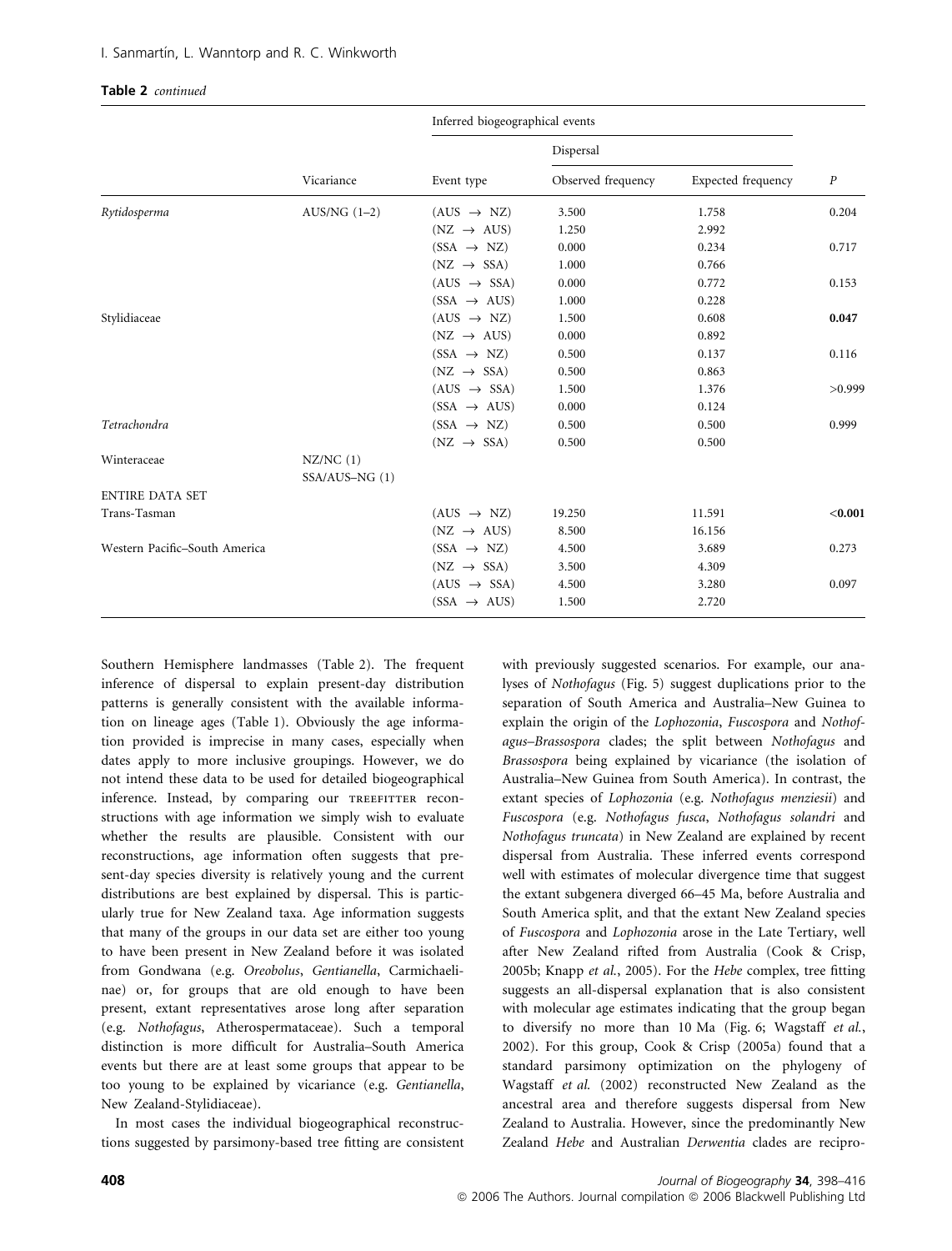

Figure 5 TREEFITTER reconstruction for Nothofagus based on the phylogeny of Swenson et al. (2001). Subgenera marked by solid bars on the right. Confidence intervals on divergence time estimates are given for relevant nodes (based on Cook & Crisp, 2005b). Area abbreviations as in Fig. 4.

cally monophyletic, TREEFITTER reconstructs this node as ambiguous – either Australia or New Zealand could be the ancestral area and the direction of dispersal is uncertain. The presence of Parahebe vandewateri in New Guinea is explained as the result of one dispersal event from New Zealand.

For only one of our TREEFITTER reconstructions does age information suggest caution. Parsimony-based tree fitting explains the current distribution of Corynocarpus using a combination of dispersal (i.e. from Australia to New Zealand– New Caledonia) and vicariance (i.e. the splits between Australia and New Guinea and between New Zealand and New Caledonia) (Fig. 7). However, uncertainty about the timing of land connections and the limitations of fossil-based age information

for the genus make it difficult to exclude alternative explanations involving dispersal between Australia–New Guinea or New Zealand–New Caledonia (Wagstaff & Dawson, 2000). This example highlights problems associated with not explicitly incorporating age information into the reconstruction procedure – in some cases TREEFITTER will infer events that are unlikely based on other lines of evidence. However, for our analyses this uncertainty is not critical since we are not concerned with these particular event types.

For individual lineages, trans-Tasman dispersal was most often inferred to be in an eastward direction – from Australia to New Zealand. However, this pattern of asymmetry was only significant for Hebe and Stylidiaceae (Table 2). Failure to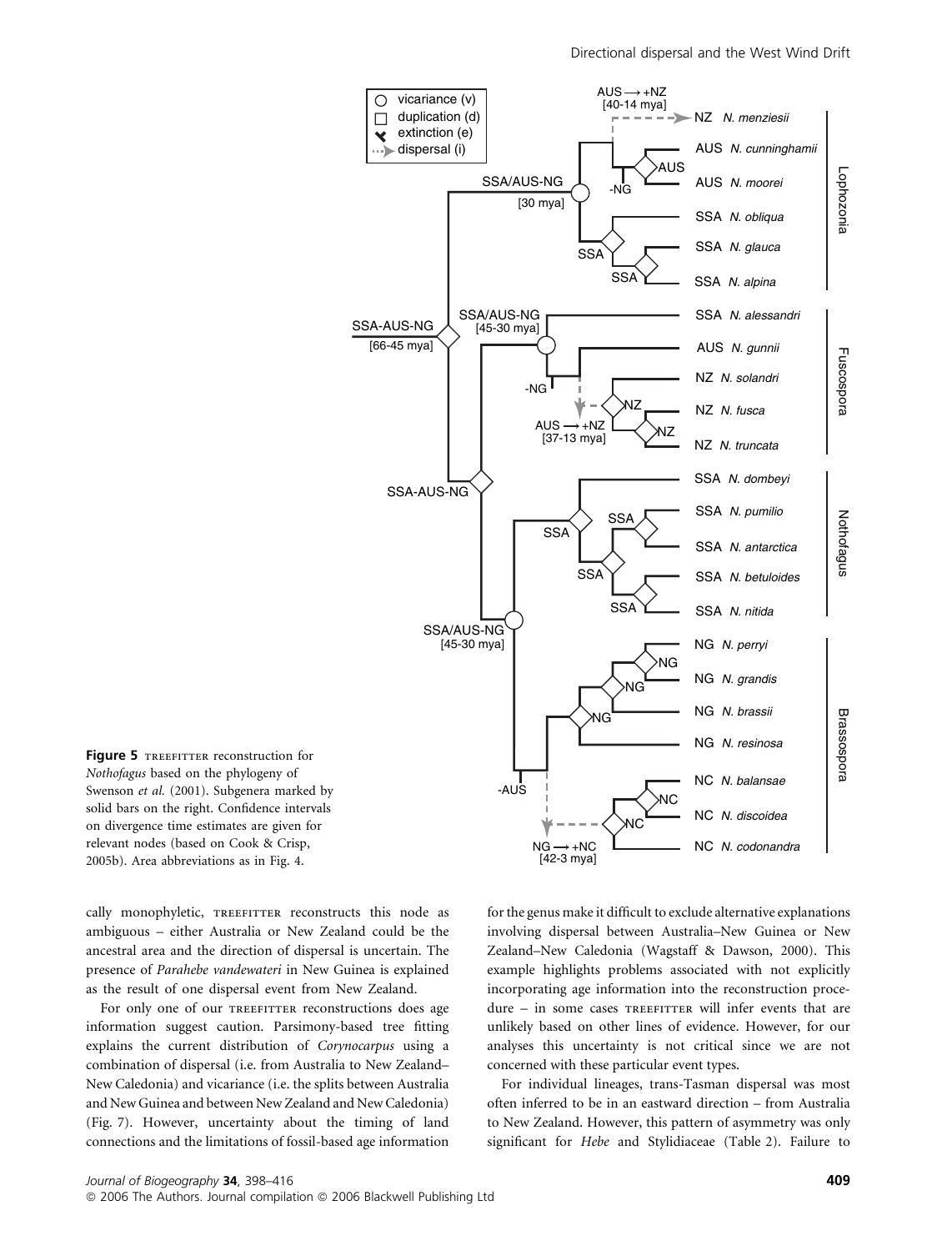

Figure 6 TREEFITTER reconstruction for the Hebe complex based on the phylogeny of Wagstaff et al. (2002) but with additional resolution of relationships from Wagstaff & Garnock-Jones (2000). The shaded box highlights a polytomy in the original tree that does not change the biogeographical reconstructions. Estimates of divergence times are given for relevant nodes (based on Wagstaff et al., 2002). Area abbreviations as in Fig. 4; event symbols as in Fig. 5.

detect significance within individual lineages probably reflects the small number of inferred dispersals per group – individual phylogenies would probably not contain sufficient instances of dispersal to detect asymmetric character change with equally weighted parsimony (Cunningham, 1999). In contrast to individual analyses, we do detect a significant level of asymmetry in inferred trans-Tasman dispersal events when we consider the entire data set. Consistent with transport mediated by the WWD or ACC, inferred dispersals were more frequently from Australia to New Zealand than the reverse (P < 0.001; Table 2). Inferred dispersals between New Zealand and South America occurred more frequently against the direction of circumpolar currents – that is from South America to New Zealand. This result is consistent with Sanmartín & Ronquist (2004), but unlike these authors we did not detect a significant directional asymmetry in these events ( $P = 0.273$ ; Table 2). This difference may reflect the inclusion of a more recent molecular phylogeny for Abrotanella (Wagstaff et al., 2006). In this tree, the position of several key species differs relative to the morphology-based phylogeny of Swenson & Bremer (1997) that was included by Sanmartín & Ronquist (2004). As a result only a single dispersal event is now inferred. Dispersal between Australia and South America was more frequent in an eastward direction, although again the asymmetry was not statistically significant ( $P = 0.097$ ; Table 2). Figure 8 illustrates patterns of dispersal asymmetry across the whole data set. Here, observed dispersal frequencies are normalized against the expected values (Wares et al., 2001) to correct for unequal representation of the areas in our data set.

## **DISCUSSION**

The progressive break-up of Gondwana has often been suggested as a classic example of vicariance – the biotic links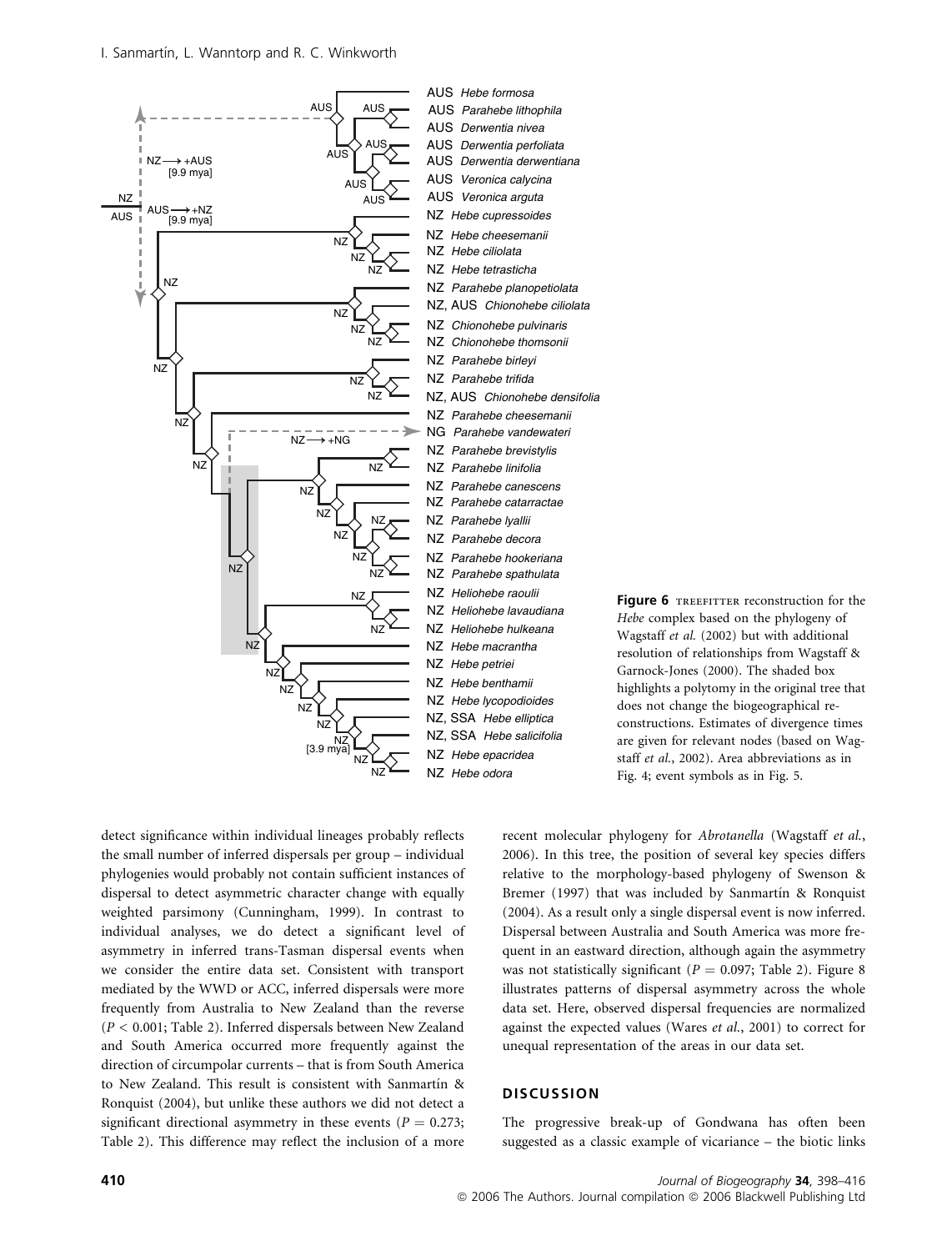

Figure 7 TREEFITTER reconstruction for Corynocarpus based on the phylogeny of Wagstaff & Dawson (2000). Estimates of divergence times are given for relevant nodes (based on Wagstaff & Dawson, 2000). Area abbreviations as in Fig. 4 with the addition of SWP, South West Pacific (this additional area is not considered during the TREEFITTER analysis); event symbols as in Fig. 5.

between the present-day landmasses being assumed to reflect their ancient terrestrial links. However, at least for plants, molecular phylogenetic analyses and fossil data now indicate that LDD events have been important for shaping Southern Hemisphere distribution patterns. Here we have used a set of 23 phylogenies and parsimony-based tree fitting to test hypotheses about the mechanisms underlying Southern Hemisphere plant dispersal. We discuss our results in terms of possible dispersal modes and routes, and also prospects for the continued development of biogeographical methods.

## Concerted dispersal in the Southern Hemisphere

## Trans-Tasman dispersal

Various authors have discussed the role of eastward circumpolar currents in establishing and maintaining the biotic links between Australia and New Zealand – among the earliest are Hatch (1951, 1952), Fell (1962) and Raven (1973). Consistent with the suggested importance of circumpolar currents we find a significant eastward asymmetry in inferred trans-Tasman dispersal. Based on corrected estimates the inferred frequency of dispersal from Australia to New Zealand was more than three times that in the reverse direction (21.1 vs. 6.70 events; Fig. 8). In their earlier study, Sanmartín & Ronquist (2004) also found an eastward dispersal asymmetry in trans-Tasman dispersal, although the sample size was too small for significance testing. Our data set is not exhaustive, but it does include lineages with a broad array of life histories, dispersal strategies and ecological tolerances – from lowland forest trees to alpine herbs. Furthermore, age estimates suggest that inferred events have occurred over a broad time period. Together these observations suggest that asymmetry in trans-Tasman dispersal may have been a general phenomenon over relatively long time periods.

Although trans-Tasman dispersal is predominantly eastward, we also inferred westward dispersal (e.g. in Ranunculus, Aciphylla). Such dispersals have previously been explained in terms of anticyclones that form to the south of Australia and produce easterly wind flows between New Zealand and

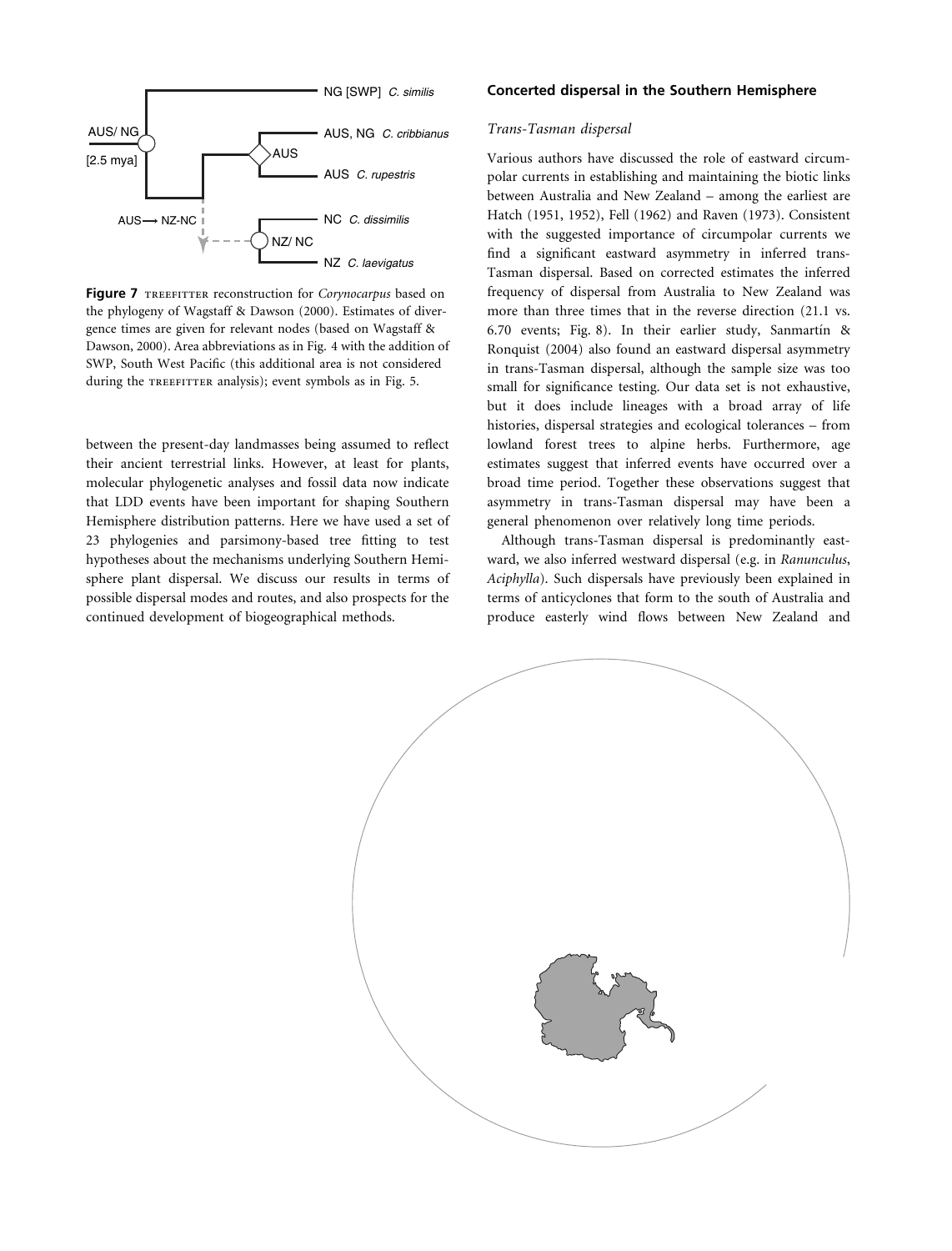Australia (Wardle, 1978). Whatever the underlying explanation, the inference of westward dispersal suggests that circumpolar currents do not impose absolute constraints in dispersal direction – the WWD and AAC have been important mediators of trans-Tasman dispersal but there have been opportunities for dispersal against them.

## Dispersal between New Zealand and South America

The direction of circumpolar currents predicts predominantly eastward dispersal from New Zealand to South America. However, in our analyses asymmetry in inferred dispersal is not consistent with WWD- or AAC-mediated transport. Specifically, dispersal between New Zealand and South America was more frequently inferred to be westward (Fig. 8), although this asymmetry was not statistically significant. This result raises an interesting question – why, if trans-Tasman dispersal exhibits asymmetry, would New Zealand–South America dispersal not show a similar pattern since we also expect these events to be influenced by circumpolar currents? There are at least two possible explanations for our failure to detect significant patterns. Potentially the result reflects insufficient sample size. Phylogenies that include South American taxa are underrepresented in available studies – perhaps there are too few inferred events and we need additional phylogenies before we can detect significant patterns. However, note that Sanmartín & Ronquist (2004) identified a statistically significant level of westward dispersal. The alternative is that for New Zealand– South American events, dispersal is as likely to be eastward as it is to be westward (or at least the frequencies are more similar to one another than for trans-Tasman events).

#### Comparing pattern and process: a possible explanation

Observed differences in dispersal asymmetry may partly be explained by the relative connectedness of the areas. New Zealand and Australia are geographically much closer to one another than to South America. Furthermore, meteorological data indicate stronger and more consistent wind connections between Australia and New Zealand than across the southern Pacific Ocean (Muñoz et al., 2004). We do not suggest that direct dispersal from New Zealand to South America is impossible or has not occurred (e.g. water-borne dispersal may be less influenced) but simply that shorter movements between strongly connected areas may be more likely than longer events between areas with weaker connections. A further difference is the possibility for overland dispersal. Several authors have suggested that until relatively recently Antarctica acted as a stepping-stone for dispersal from South America to New Zealand (Swenson & Bremer, 1997; Renner et al., 2000; Wagstaff et al., 2006). However, there seems little reason why Antarctica could not also have provided a route for eastward movements from New Zealand to South America. If so then perhaps we should not expect strong asymmetry in dispersal – certainly circumpolar currents could have influenced movements to and from Antarctic but once on the continent

dispersal is not likely to reflect these currents. Such a landbased route has not been available for trans-Tasman dispersal. Some authors have suggested that islands along the Lord Howe Rise may have provided a stepping-stone route across the Tasman Sea (Linder & Crisp, 1995). Although certainly possible, any transport along such an island chain may well have been influenced by circumpolar currents.

We should also consider the possibility that dispersal may not have followed the commonly expected routes or that other modes have been important. For example, New Zealand–South America dispersal has traditionally been discussed in a trans-Pacific context because this is the shortest route. However, if movements from South America to New Zealand were via the Atlantic and Indian Oceans then exclusively eastward dispersal could provide an explanation of the observed patterns. In this case, rather than explaining how seeds or spores might disperse against the circumpolar currents we need to evaluate whether these flows could have mediated even longer dispersal events. Bird dispersal may also provide an important mechanism for transporting propagules in the Southern Hemisphere. Large seabirds regularly migrate between the southern continents and could carry seeds with them (Moore, 1972). Indeed, given that historically bird populations were much larger, this may have represented an important mode of transport. In particular, bird dispersal may help to explain very long-distance events for seeds that lack obvious adaptations to wind dispersal as well as very long-distance events (e.g. western Pacific–South America) and those that are inconsistent with the direction of circumpolar currents.

As Cook & Crisp (2005a) suggest, it is critical to consider process when inferring historical biogeography. In this case, comparing potential processes suggests important differences between trans-Tasman and New Zealand–South America dispersal. Furthermore, although we have not specifically addressed the Australia–South America situation here, we suggest that with respect to modes and routes these events are likely to be very similar to New Zealand–South America dispersal. Clearly, if we do not consider the diversity of possible dispersal processes then our inferences will potentially be misled. Concerted dispersal has been important for shaping Southern Hemisphere distribution patterns, but it is important to recognize the complexity of the situation rather than a priori assume an explanation. Our current understanding of dispersal processes is still fragmentary and we need to understand the underlying mechanisms in much more detail. For example, we need to know at what times current systems were stronger or weaker (e.g. Theide, 1979) or the frequency of suitable conditions (e.g. Close et al., 1978). Only once we have a better understand of dispersal process will it be possible to apply realistic estimates of dispersal frequency and asymmetry to biogeographical reconstructions.

#### Future prospects

There is compelling phylogenetic evidence for the importance of dispersal in shaping Southern Hemisphere plant distribu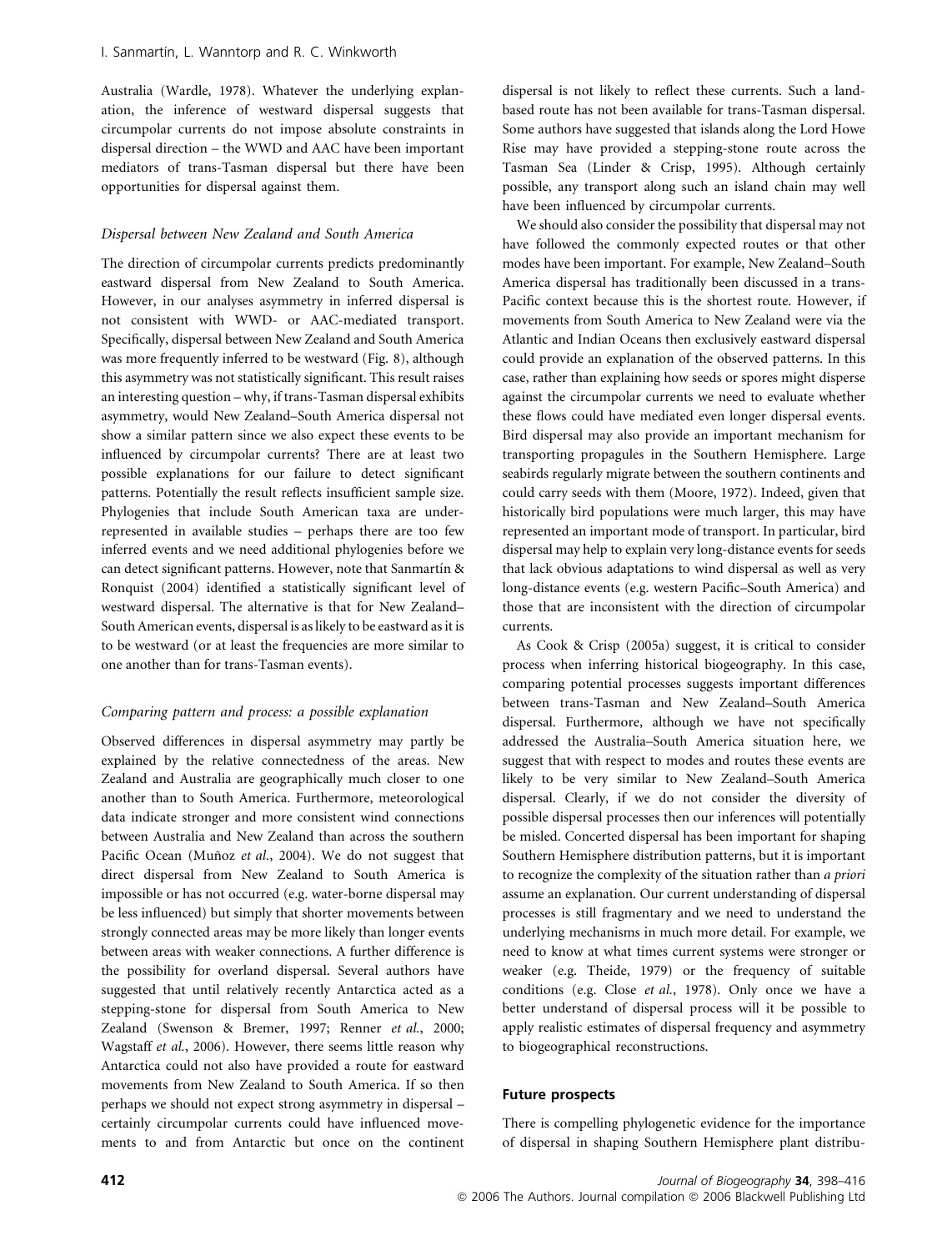tion patterns. Indeed, we have sufÞcient data to begin testing more detailed hypotheses on dispersal processes. Our analyses Garden, Kew.

provide insights, but it is clear that a larger, more complete data set is still needed. Thorne (1972) lists at least 50 plant lineages that occur in Australia, New Zealand and South America, with many others shared by two of these areas. In Baum, D.A., Small, R.L. & Wendel, J.F. (1998) Biogeography order to understand Southern Hemisphere plant dispersal more fully, we will need to include many more of these lineages in future analyses. Expanding the data set may also allow us to explore the patterns associated with the smaller Bradford, J.C. (2002) Molecular phylogenetics and morpholandmasses (e.g. New Caledonia, sub-Antarctic island groups). Currently limited sampling prevents such analyses but testing the relationships of these areas will be important for understanding the details of Southern Hemisphere plant biogeography.

Of greater general importance for biogeography will be the ongoing development of analytical tools. Current approaches Breitwieser, I., Glenny, D.S., Thorne, A. & Wagstaff, S.J. (1999) are useful, but in order to address detailed hypotheses we need to extend present methods and add new approaches. One important avenue will be incorporating truly mixed dispersalÐvicariance models (de Queiroz, 2005). Currently available methods Bremer, K. (2002) Gondwanan evolution of the grass alliance either favour vicariance and duplication as explanations (e.g. diva , parsimony-based tree Þtting) or completely ignore vicariance (e.g. Nepokroett al, 2003). However, it is clear that neither of these approaches is suitable in all situations and we need methods that incorporate both processes more realis-Buckley, T.R., Arensburger, P., Simon, C. & Chambers, G.K. tically. New methods will need to go beyond trees and extant geographical ranges to consider a wider range of data. Indeed, it is widely recognized that integrating additional data sources is critical for further improving biogeographical inference (e.g. Donoghue & Moore, 2003). Recent attention has focused on divergence time estimates. Currently these are **a sect** teriori and while this approach is useful it would be preferable to have methods that explicitly incorporate time. For example, treefitter could be modiÞed so that vicariance would only be inferred if branching in the TAC and GAC was congruent in pattern and timing (F. Ronquist, personal communication). It will also be important to incorporate other information **Đ** for example, ancestral geographical ranges based on fossil taxa oCook, L.G. & Crisp, M.D. (2005a) Directional asymmetry of estimates of dispersal frequency and direction. The next decade will be an exciting time for historical biogeography as our data sets and analytical methods improve.

# ACKNOWLEDGEMENTS

We thank Robert McDowall, Richard Ree, Fredrik Ronquist and two anonymous referees for their comments on earlier versions of the manuscript. I.S. is supported by the Swedish Science Research Council (GRANT 621-2003-456). R.C.W. is supported by the Fundan de Amparo aPesquisa do Estado de Sa Paulo (Grant 04/09666-2)

## REFERENCES

Axelrod, D.I. (1992) Climatic pulses, a major factor in legume evolution. Advances in legume systematics, Rad. 4 by P.S.

Herendeen and D.L. Dilcher), pp. 259Ð279. Royal Botanical

Barnes, R.W. & Jordan, G.J. (200E) cryphia (Cunoniaceae) reproductive and leaf macrofossils from Australian Cainozoic sedimentsAustralian Systematic Botan<sup>1</sup>8, 373Đ394.

and ßoral evolution of baobab Adansonia Bombaceae) as inferred from multiple data set Systematic Biology7, 181Đ 207.

logical evolution in Cunonieae (CunoniaceaAnnals of the Missouri Botanical Garden, 491Đ503.

Bradford, J.C. & Barnes, R.W. (2001) Phylogenetics and classiÞcation of Cunoniaceae (Oxalidales) using chloroplast DNA sequences and morpholog&ystematic Botan\26, 354Ð385.

Phylogenetic relationships in Australasian Gnaphalieae (Compositae) inferred from ITS sequencetew Zealand Journal of Botan<sub>87</sub>, 399D412.

of families (Poales)Evolution 56, 1374Ð1387.

- Bremer, K., Friis, E.M. & Bremer, B. (2004) Molecular phylogenetic dating of asterids ßowering plants shows early Cretaceous diversiÞcatioßystematic Biology 3, 496Ð505.
- (2002) Combined data, Bayesian phylogenetics, and the origin of the New Zealand cicada general stematic Biology 51, 4Ð18.
- Chacon, J., Madriman, S., Chase, M.W. & Bruhl, J.J. (2006) Molecular phylogenetics @reobolu (Cyperaceae) and the origin and diversibcation of the American species xon 55, 359Ð366.
- Close, R.C., Moar, N.T., Tomlinson, A.I. & Lowe, A.D. (1978) Aerial dispersal of biological material from Australia to New Zealand.International Journal of Biometeorology, 1Đ19.
- Coode, M.J.E. (1985)Aristoteliaand Vallea closely related in Elaeocarpaceakew Bulletin 40, 479Đ507.

long-distance dispersal and colonization could mislead reconstructions of biogeographylournal of Biogeography 32, 741Ð754.

Cook, L.G. & Crisp, M.D. (2005b) Not so ancient: the extant crown group of Nothofagusrepresents a post-Gondwanan radiation.Proceedings of the Royal Society of London Series B, Biological Sciences 2, 2535Ð2544.